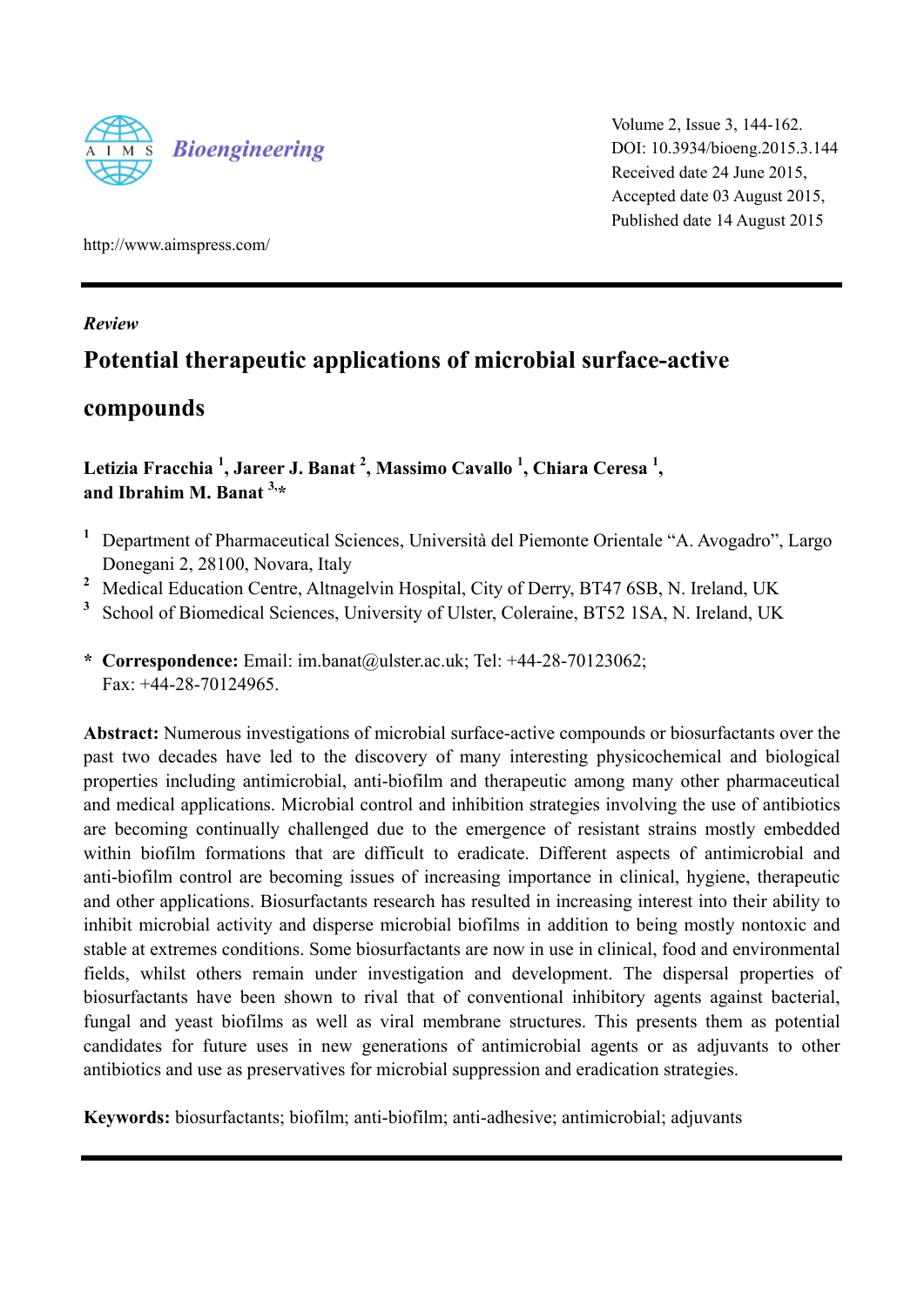#### **1. Introduction**

Biosurfactants comprise a wide range of surface-active structurally different organic compounds produced by numerous prokaryotic and eukaryotic microorganisms. These compounds are generally extracellularly excreted or localized on microbial cell surfaces and are made of amphiphilic molecules in which the hydrophobic moiety may include an acid, mono-, di- or polysaccharides, peptide cations, or anions, while the hydrophobic moiety may be composed of saturated or unsaturated fatty acid or hydrocarbon chains [1]. Biosurfactants are generally grouped according to their chemical structure, molecular weight, and mode of action. The best studied biosurfactants are glycolipids such as rhamnolipids, trehalolipids, sophorolipids and mannosylerythritol lipids and lipopeptides such as surfactin and fengycin.

These compounds orientation and behaviour on surfaces and interphases confers to these compounds a range of properties, such as the ability to decrease surface and interfacial tension of liquids and the formation of microemulsions and micelles between different phases [2,3]. Biosurfactants tend to aggregate in heterogeneous systems and at interfaces or boundaries and to form molecular interfacial films that alters the original properties of these surfaces.

In the past twenty years, a large volume of research activity has been dedicated to biosurfactants as potential replacement for synthetic surfactants in many industrial and environmental applications such as detergent, textile, paint, cosmetic, bioremediation, enhanced oil recovery, food, agrochemical fields and several commercial products have already been manufactured [4].

More recently, numerous investigations have led to the discovery of several interesting biological and chemical properties of biosurfactants and several pharmaceutical and medical applications have been envisaged [5,6]. In particular, the ability to disturb membranes integrity destabilizing them and permeability leading to metabolite leakage and cell lysis [7–10], as well as their propensity to partition at the interfaces, modifying surface properties and thus affecting microorganisms adhesion, which are important functions for antimicrobial and anti-biofilm applications [11]. Additionally, some experimental results have suggested that they are non-toxic or less toxic when compared to synthetic surfactants [12,13], a valuable characteristic for biomedical applications.

In this review, we focus on recent advances on biosurfactants as antimicrobial and anti-adhesive compounds, with a brief overview on the latest outcome on innovative therapeutic and biotechnological applications.

#### **2. Biosurfactants as Biological Control Agents**

The urgent need for new antimicrobial compounds nowadays remains of major concern due to the newly emerging pathogens and other conventional ones the majority of which have become almost insensitive to existing antibiotics [14]. Microbial metabolites are also known as a major source of compounds categorized with potent biological activities and, among these, some biosurfactants have been described as adjuvants or potential alternatives to antimicrobial agents and synthetic medicines [11]. Moreover, in addition to their ability to modulate the interaction of cells with surfaces, biosurfactants are able to interfere with microbial adhesion and biofilm formation, an important and frequently hazardous manifestations on medical devices, especially as such biofilms contain bacterial strains that often become highly resistant to adverse environmental challenges and antibiotics [15,16]. It would be useful therefore to increase the efficacy of known biocides and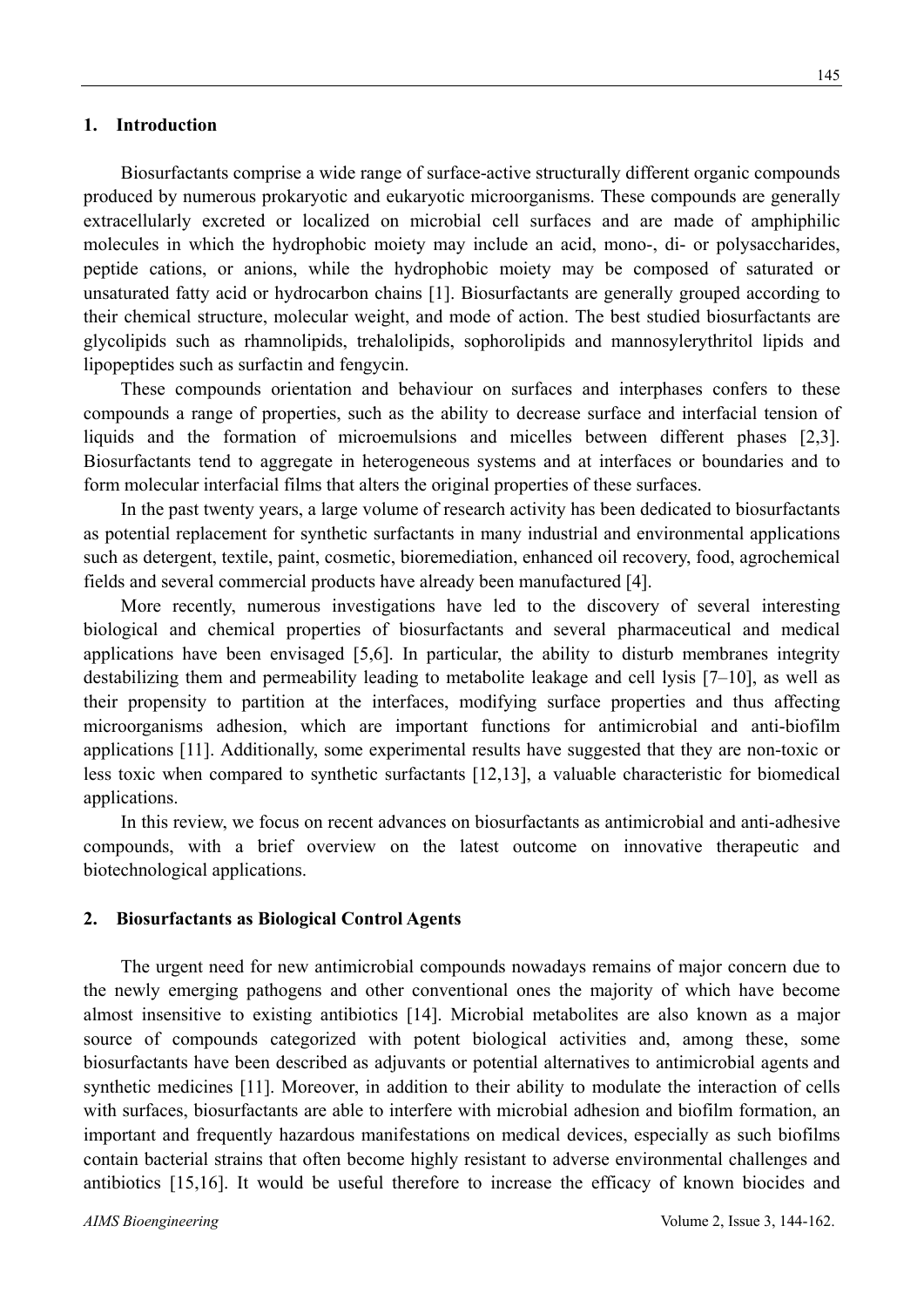antibiotics with alternative strategies aimed at reducing the biofilm populations and decreasing bacterial adhesion to medical devices surfaces.

### *2.1. Mechanisms of action*

Establishing the functional mechanisms of actions for biosurfactants is of immense importance to assist the discovery of interesting applications. Among biosurfactants, lipopeptides and glycolipids have the most potent antimicrobial activity and represent an important source for the identification of new antibiotics.

### 2.1.1. Lipopeptide type compounds

The antimicrobial activities of lipopeptides, such as surfactin [17] and fengycin [18], are due to their ability to self-associate and form micellular aggregates or pore-bearing channels inside the lipid membrane. Due to these properties, lipopeptides usually cause membrane disruption, increased membrane permeability, metabolite leakages and cell lysis. Furthermore, membrane structure changes and disruption of protein conformations alter vital membrane functions including energy generation and transport [19,20]. Studies carried out on daptomycin showed that the lipopeptide oligomer binding which can be  $Ca^{2+}$  dependent often leads to the formation of pores within the membranes [21]. These pores may lead to membrane disruption and cell death as a result of transmembrane ion influxes, including Na<sup>+</sup> and K<sup>+</sup> [22]. The bactericidal activity of lipopeptides increases with the presence of a lipid tail length of 10–12 carbons atoms whereas an enhanced antifungal activity is exhibited in lipopeptides with a lipid tail length of 14 or 16 carbon atoms [20]. In addition, due to the difficulty of the target cells to reorganize their membranes, the ability to develop resistant strains is significantly diminished [22].

Surfactin, which is often described as a powerful biosurfactant has the capability to disturb the integrity and permeability of membranes destabilizing them. In fact, surfactin generates physical structural changes in the membrane or disrupts protein conformations, which can change some central membrane functions such as the generation of energy and transport [7–9,23]. One of the crucial steps for cellular membrane leakage and destabilization is the dimerization of surfactin into its bilayer [17]. Surfactin incorporation into membranes, *in vitro,* leads to the dehydration of the head groups of the phospholipid and bilayer instability due to the perturbation of lipid packing which ultimately leads to the alteration and distortion of the membrane barrier properties [17]. For antiviral activity, surfactin acts directly on the mainly lipidic viral envelope causing leakages or complete disintegration of the envelope exposing the capsid of the virus particles, which leads to loss infectivity.

Mechanisms of action and activity of other lipopeptides have recently been reviewed by Cochrane and Vederas [24]. Polymyxins primarily exert their strong bactericidal effect against Gram-negative bacteria through the binding of the lipid A component of lipopolysaccharide (LPS) and disruption of the outer membrane, followed by the permeabilization and disruption of the inner membrane [25,26]. Octapeptins A and B display broad-spectrum activity against both Gram-positive and Gram-negative bacteria and have also antimicrobial activity against some filamentous fungi, protozoa and yeasts due to their ability to disrupt the cytoplasmic membrane. The iturin family compounds exerts fungicidal action through the interaction with sterol components in the fungal membrane, leading to an increase in  $K^+$  permeability [27]. It is generally believed that the first step in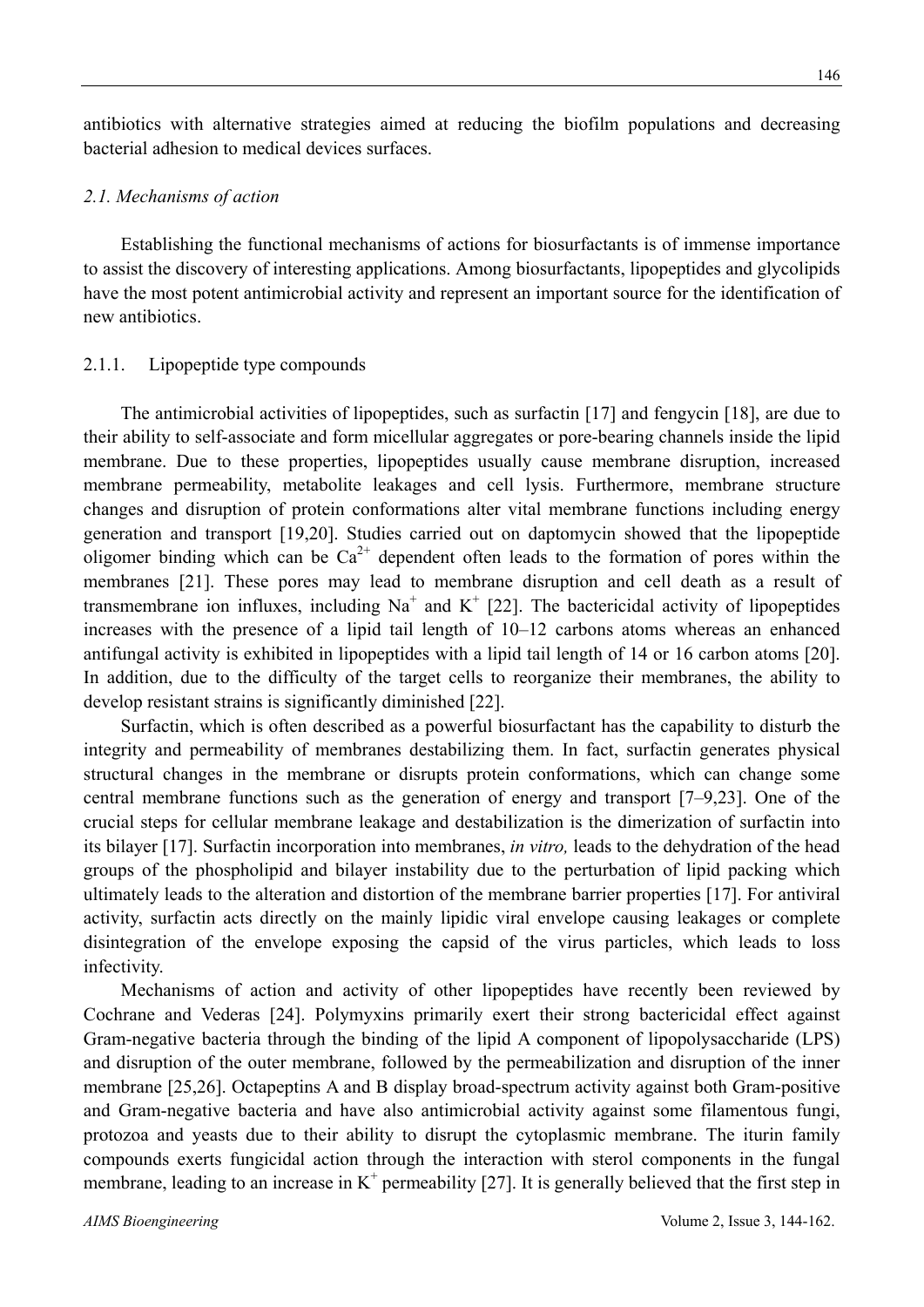the interaction between a surfactant and a bacterial cell consists of an ionic adsorption to the bacterial cell wall which is followed by damage to cell membrane leading to inactivation of metabolic processes and cell lysis. The role or preferential attachment of surfactants to the Gram-positive or negative cell wall may be a potential explanation to their selective activity on either types of cells but yet remains to be established.

## 2.1.2. Glycolipidic type compounds

Concerning glycolipidic compounds mode of action, Sotirova et al. [28] demonstrated that the exposure of *Pseudomonas aeruginosa* to rhamnolipids causes a multi-component response of the bacterial cells characterized by a reduction of total cellular LPS content, an increase in cell hydrophobicity and changes in membrane proteins and surface morphology. In the same way, antimicrobial activity of sophorolipids involves mechanisms that cause destabilization and alteration of the permeability of the cellular membrane [29]. Furthermore, Ortiz et al. [7] have recently reported on the interactions of bacterial biosurfactants trehalose lipids with phosphatidylserine and phosphatidylethanolamine membranes. Their results demonstrated that trehalose lipids, when incorporated into the bilayers, increased hydrocarbon chain conformational disorder and decreased the hydration of the interfacial region of the bilayer, leading to structural perturbations that might affect membranes functions.

The ability to reduce microbial cells adhesion to surfaces, thus limiting biofilm formation, is another well-known property of biosurfactants. Both numbers and initial deposition rates of microorganisms adhering to surfaces are determined by complex interactions of hydrophobicity (interfacial free energies), the presence of specific receptor sites on the microbial cell surfaces, electrostatic interactions and types of biosurfactants produced. In particular, biofilm formation on solid surfaces is generally directly proportional to the hydrophobicity of the surface, as long as the suspended medium is a simple buffer [30]. Microbial adhesion on hydrophobic substrates (e.g. silicone rubber) was speculated to be related to the removal of interfacial water between microorganism and interacting surfaces, which facilitates closer approach and adhesion [31]. The authors also advocated that biosurfactants reduce hydrophobic interactions which decrease surface hydrophobicity that ultimately hinders microbial adhesion to surfaces and subsequently interferes with biofilms development.

## *2.2. Antimicrobial activity of biosurfactants*

## 2.2.1. Biosurfactant activity against human pathogenic bacteria and fungi

The most commonly reported class of biosurfactants with antimicrobial activity, are lipopeptides [24]. Antimicrobial lipopeptides include surfactin, iturin, fengycin, mycosubtilins and bacillomycins produced by *Bacillus subtilis*, [32], cyclic lipopeptides such as daptomycin, from *Streptomyces roseosporus* [33], polymyxin B, pumilacidin and lichenysin produced by *Bacillus polymyxa*, *Bacillus pumilus* and *Bacillus licheniformis*, respectively [34] and finally viscosin, from *Pseudomonads* [35]. Glycolipids, have also been reported to display antimicrobial activities, in particular, rhamnolipids from *P. aeruginosa* [36], sophorolipids from *Candida bombicola* [37,38], mannosylerythritol lipids (MEL-A and MEL-B) from *Candida antarctica* [39].

Ghribi et al. [40] reported a broad spectrum antimicrobial activity against bacteria and fungi and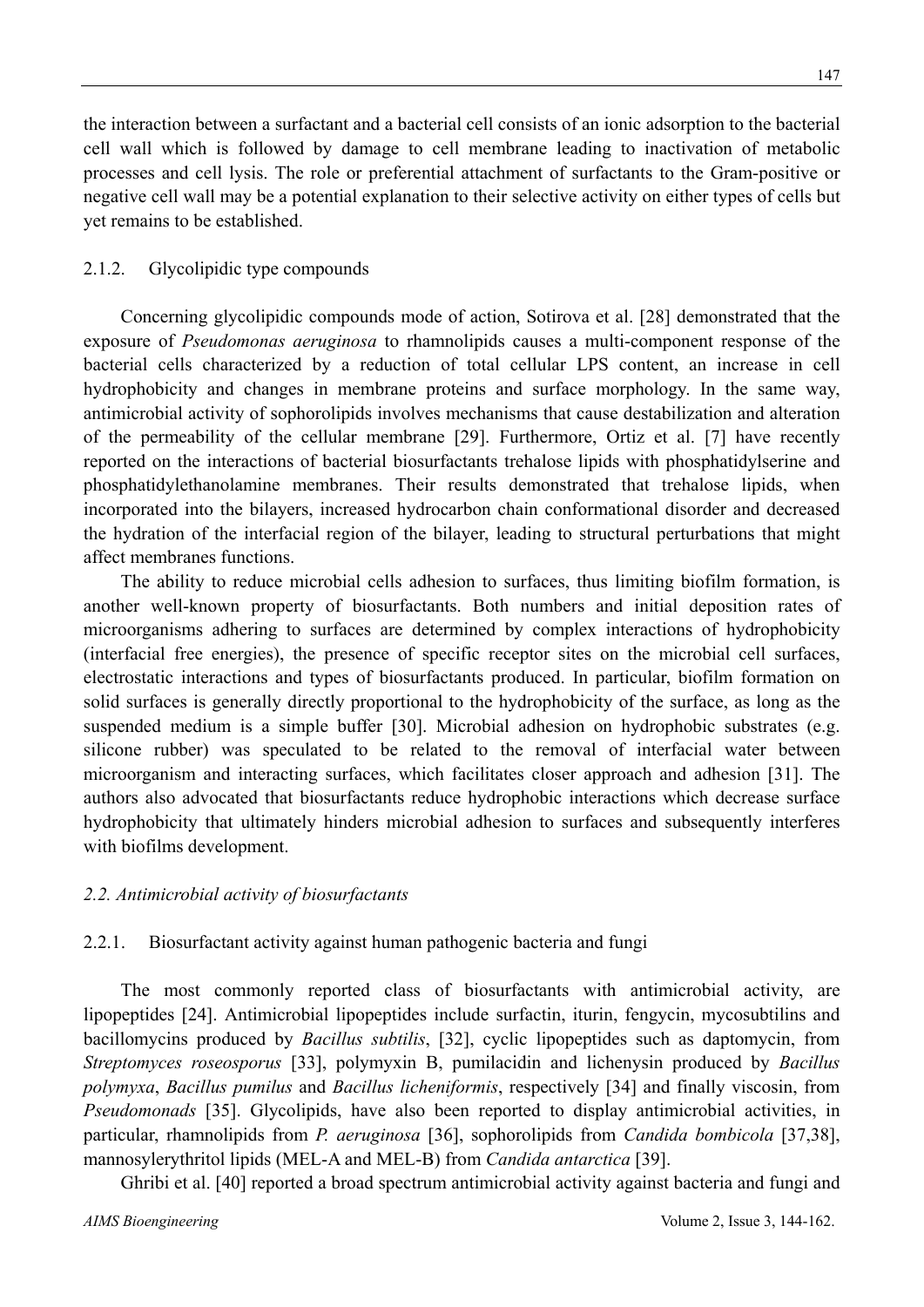effects against multidrug-resistant microbial strains for a biosurfactant produced by *B. subtilis* SPB1. The compound showed less activity against Gram-negative bacilli and higher activity against Gram-positive cocci with particularly significant effects against *Enterococcus faecalis.*

Using strain *Paenibacillus elgii* B69, Ding et al. [41] isolated two lipopeptide antibiotics, pelgipeptins C and D which were active against pathogenic *Candida* fungal strains and a number of Gram-negative and Gram-positive bacteria. In particular, pelgipeptin D exhibited effective rapid bactericidal action against a methicillin resistant strain of *Staphylococcus aureus* and with an intraperitoneal LD50 acute toxicity test values slightly higher than polymyxin B a structurally related antimicrobial agent. Tabbene et al. [42] also reported three anti-*Candida albicans* compounds (a1, a2 and a3) derived from *B. subtilis* B38 and resembling bacillomycin D-like lipopeptides. Compound a3 had strongest fungicidal activity exceeding amphotericin B activity against a pathogenic strain of *C. albicans* sp. 311 isolated from fingernail.

More recently, a lipopeptide produced by *B. licheniformis* M104 were investigated as antimicrobial agent against Gram-positive bacteria (*B. subtilis, B. thuringiensis, B. cereus, S. aureus* and *Listeria monocytogenes*), Gram-negative bacteria (*P. aeruginosa, Escherichia coli, Salmonella typhimurium, Proteus vulgaris*, *Klebsiella pneumoniae*) and *C. albicans* [43]. All the tested microorganisms, with the exception of *L. monocytogenes* and *K. pneumoniae*, were affected by the biosurfactant and *S. aureus* was the most susceptible. The antimicrobial effect of the lipopeptide was time and concentration-dependent. The maximum inhibitory activity was observed at a concentration of 48 μg ml<sup>−</sup><sup>1</sup> after 12h of treatment. The lipopeptide 6–2 produced by *Bacillus amyloliquefaciens* was also found to have interesting antifungal activity against *C. albicans*, *Metschnikowia bicuspidate*, *Candida tropicalis*, *Yarrowia lipolytica* and *Saccharomyces cerevisiae* [44]. Scanning electronic microscopy revealed the mode of action of lipopeptide 6–2 against *C. albicans* showing the presence of invaginations in the cell wall, disruption of the whole cells followed by the loss of integrity of the cell wall. They also reported that lipopeptide 6–2 biosurfactant damaged the plasma membranes of *C. albicans* protoplast leading to its lysis [44].

Very recently, Sharma et al. [45] purified and characterized a novel lipopeptide from *Streptomyces amritsarensis* sp. The antimicrobial activity of the biosurfactant was evaluated on a broad spectrum of bacteria and fungi. The MIC values of purified lipopeptide against *B. subtilis*, *Staphylococcus epidermidis*, *Mycobacterium smegmatis* strains and a methicillin resistant *S. aureus* (MRSA) were reported to be 10, 15, 25 and 45  $\mu$ g ml<sup>-1</sup>, respectively. No activity against any of the tested Gram-negative bacteria and against fungi was observed. The surface-active lipopeptide heat stability test established that exposure to 100 °C or 121 °C for 15min reduced the antimicrobial action by 13.7% and 18.2% respectively. It also showed both non-cytotoxic and non-mutagenic properties, which are important prerequisite for drug development.

Liang et al. [46] analysed the antimicrobial effect of a biosurfactant obtained by cultivating the strain *Paenibacillus macerans* TKU029 in a medium with 2% (w/v) squid pen powder as carbon/nitrogen source. The purified TKU029 biosurfactant displayed significant inhibitory effect on *E. coli* and *S. aureus* at concentrations of 2 and 1.5 mg ml<sup>-1</sup> respectively and showed good antifungal activity against *Fusarium oxysporum* and *Aspergillus fumigatus*.

Serrawettin W1, first described as serratamolide [47], is reported to be an antimicrobial, antitumor and plant-protecting molecule, making this biosurfactant an interesting candidate for cosmetics or pharmaceuticals applications [48–50]. Very recently, Kadouri and Shanks [51] demonstrated the inhibitory activity of this compound against MRSA strains and other Gram-positive organisms. Furthermore, despite the cytotoxic activity of serratamolide, the authors suggest that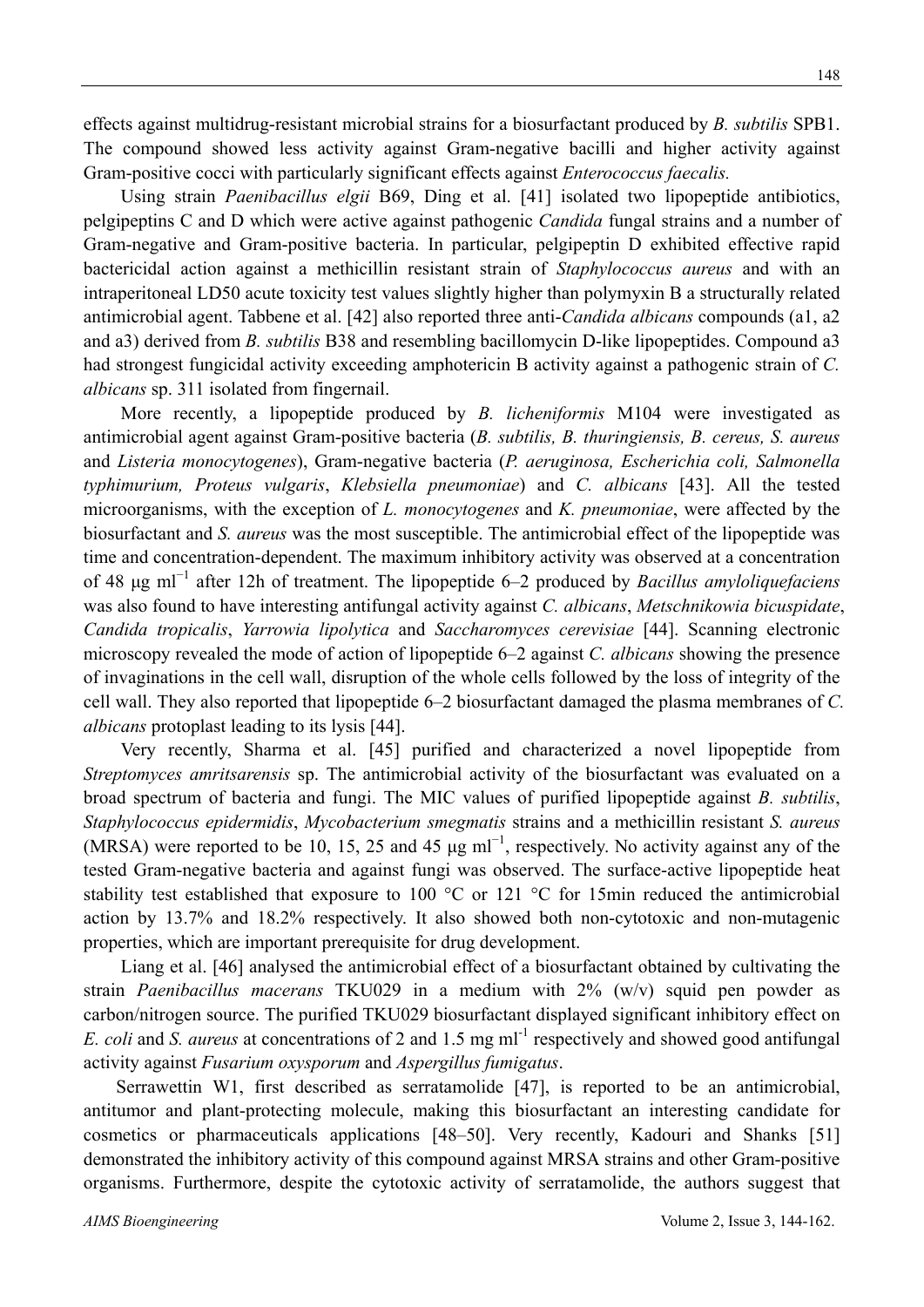bacterial aminolipids may be a source for future antibiotics effective against MRSA and may play a role in microbial competition.

Samadi et al. [52] evaluated some biological activities of mono and di-rhamnolipids produced by *P. aeruginosa* MN1 and reported that the mono-rhamnolipid fraction was a more potent antibacterial agent than the di-rhamnolipid fraction, in particular, against Gram-positive bacteria that were inhibited at 25  $\mu$ g ml<sup>-1</sup> concentration. Moreover, the rhamnolipids remarkably enhanced oxacillin inhibitory effects against MRSA strains lowering its minimum inhibitory concentrations to  $3.12 - 6.25 \,\mathrm{\mu g \, ml}^{-1}$ .

Rhamnolipids were also examined to evaluate their antimicrobial potential against alone and when combined with nisin (a food preservative) against two wild-type strains of *L. monocytogenes* [53]. Rhamnolipids alone had an MIC values ranging from 78 to 2500 mg ml<sup>-1</sup>, which was significantly reduced when in combination of nisin showing strong synergistic effect against *L. monocytogenes* isolates.

In other works Luna et al. [54] and Rufino et al. [55] demonstrated antimicrobial activity of two biosurfactants derived respectively from *Candida sphaerica* UCP0995 and *Candida lipolytica* UCP 0988, known to produce sophorolipids (SL), against Gram-positive strains such as *Streptococcus mutans, Streptococcus sanguis, Streptococcus agalactiae, S. epidermidis, Streptococcus oralis,* and against *C. albicans*. Synergistic effects for sophorolipids biosurfactants (SL) with selected antibiotics were also reported by Joshi-Navare and Prabhune [56]. A strain of *S. aureus* was not totally inhibited by tetracycline at the concentration of 15  $\mu$ g ml<sup>-1</sup> after 6h exposure but was totally inhibited within 4h when combined with sophorolipids (at 300  $\mu$ g ml<sup>-1</sup>). Similarly, Cefaclor antibiotic showed better effects on *E. coli* when administered in combination with SL. Scanning electron microscopy revealed that the cells treated with mixtures of SL and antibiotics were characterized by cell membrane damage and pore formation, leading to enhanced leakage of the cytoplasmic contents and accumulation of cell debris. Similarly, a glycolipid biosurfactant from *Halomonas* sp BS4, containing 1, 2-Ethanediamine N, N, N', N'- tetra and (Z)-9-octadecenamide, showed antibacterial activity against *S. aureus*, *K. pneumoniae*, *Streptococcus pyrogenes* and *Salmonella typhi* and antifungal activity against *Aspergillus niger, Fusarium* sp, *Aspergillus flavus* and *Trichophyton rubrum* [57].

In spite of the high number of publication describing the antimicrobial activity of biosurfactants and of patents related to their usage, real applications in pharmaceutical, biomedical and health improvement related industries remains quite limited [4]. Some lipopeptides have reached a commercial antibiotic status, like echinocandins [58], micafungin [59], anidulafungin [60] and daptomycin [61]. Daptomycin a branched cyclic lipopeptide isolated from cultures of *S. roseosporus*  and produced by Cubist Pharmaceuticals under the name Cubicin® [61], was approved in 2003 for skin infections treatment caused by MRSA and other Gram-positive pathogens and in 2006 for the treating endocarditis and bacteraemia usually caused by *S. aureus*. Daptomycin had also been reported to displays strong antibacterial activity against other important pathogens, such as penicillin-resistant *Streptococcus pneumoniae*, coagulase-negative *Staphylococci* (CNS), glycopeptide-intermediate-susceptible *S. aureus* (GISA) and vancomycin resistant *Enterococci* (VRE) [62].

Other lipopeptides such as micafungin, echinocandins and anidulafungin are low-toxic synthetically modified lipopeptides, usually obtained from the fermentation broths of various fungi [63]. Echinocandins can inhibit fungal cell wall formation particularly against *Aspergillus* spp. *Candida* spp. and *Pneumocystis carinii* [64]. The first licensed echinocandin was caspofungin; approved since 2001 for the treatment of invasive aspergillosis, esophageal and invasive candidiasis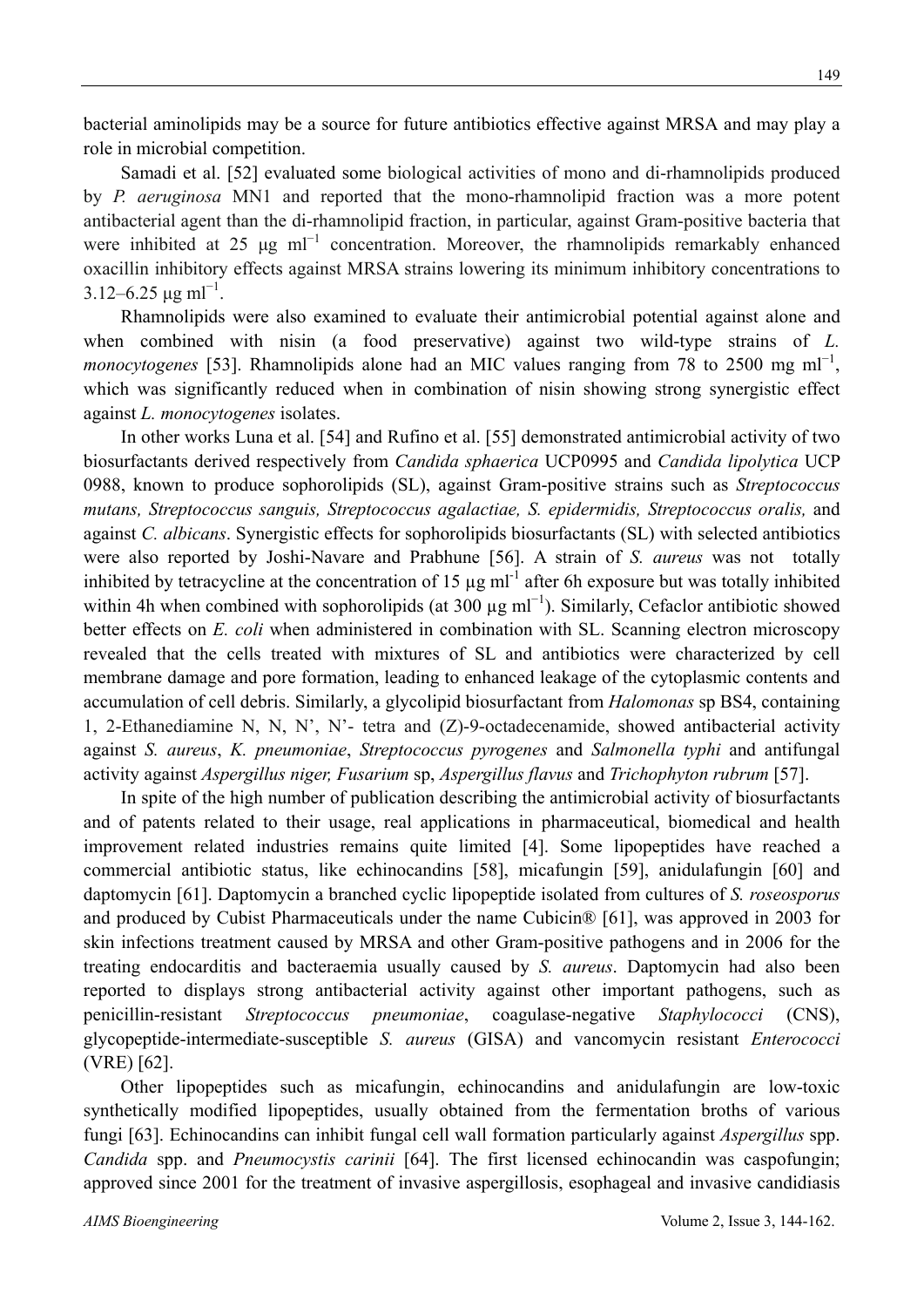particularly in difficult to treat cases [58]. Micafungin has been used to combat *Candida* and *Aspergillus* invasive infections in immune compromised children [59] whereas anidulafungin in the treatment of all forms of candidiasis [60]. Other lipopeptides suitable for the prevention or treatment of microbial infections have also been described as suitable antimicrobial agents with pharmaceutical applications [65]. For example, viscosin lipopeptides and congeners have been patented as therapeutic compounds capable of inhibiting *Trypanosoma cruzi, Mycobacterium tuberculosis* and a *Herpes simplex* virus [66].

### 2.2.2. Antiviral activity of biosurfactants

Antiviral activity of biosurfactants has also been observed, mostly against enveloped viruses, such as herpes viruses and retroviruses compared to non-enveloped viruses. This is believed to be due to the inhibitory action and physico-chemical interactions between the surfactants and the virus envelope [67]. Antiviral activity against bursal disease virus and newcastle disease virus was observed for lipopeptides produced by *B. subtilis* fmbj [68]. Similarly, sophorolipids and rhamnolipids alginate complex showed antiviral activity against HIV, human immunodeficiency virus [69] and herpes simplex viruses [70] respectively.

### *2.3. Biosurfactants role in biofilms and as anti-adhesives*

The continuous increase in the use of medical devices is often associated with tangible risk of infectious complications, endocarditis, metastatic infections, septic thrombophlebitis and sepsis. These microbial infections are usually due to the formation of biofilms, complex biological structures adhering to the medical device consisting of a sessile and multicellular community encapsulated in a hydrated matrix of proteins and polysaccharides. Once a mature biofilm is established, the bacterial strains embedded within become greatly resistant to both antimicrobial agents [71] and host immune response. The Gram-positive bacteria *S. aureus, S. epidermidis*, *E. faecalis*, constitute  $>50\%$  of the species isolated from patients with infections related to medical device biofilms such as catheter associated infections. *P. aeruginosa, Candida* spp. and uropathogenic *E. coli* are the remaining causal agents. Similarly, orthopedic metallic prostheses are associated with a significant risk of infection [72,73].

Coating medical surfaces with antimicrobial agents are the most common current biofilm preventive strategies, a process not always successful [74]. Surface modification strategies based on plasma, UV and corona discharge treatment of typical catheter materials, such as silicone and polyurethanes, have been developed with the aim to increase material hydrophilicity, thus decreasing microbial adhesion and biofilm formation [75]. Such modifications have a temporary effect on silicone, due to the rapid rearrangement of macromolecular chains, leading to surface hydrophobicity recovery [76]. Surface coatings releasing biocides (e.g. nitric oxide, antibiotics or silver) have been developed on metallic and polymer biomaterials, as short term antimicrobial strategies [77]. The main drawbacks of antimicrobial coatings arise from time limited effectiveness as in the case of PEG-based coatings, which are susceptible to oxidative degradation [78], development of microorganism resistance and potential toxicity towards human cells as in the case of quaternary ammonium salts coatings [79].

In this context, biosurfactants have recently emerged as a potential new generation of anti-adhesive agents with enhanced biocompatibility. Biosurfactants have demonstrated the ability to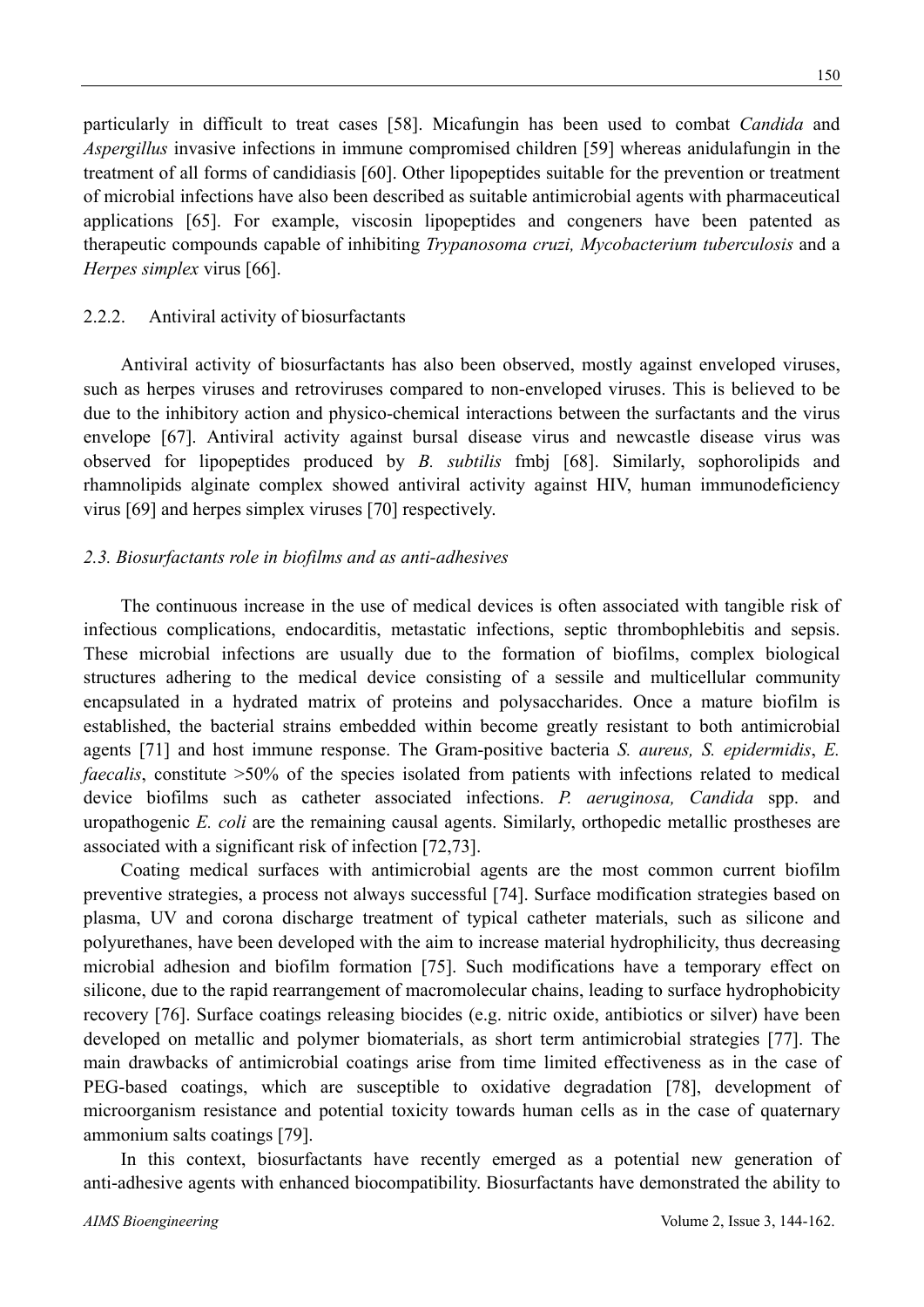disrupt biofilm formation, controlling microbial interaction with interfaces by altering the chemical and physical condition of the developing biofilms environments [30,80].

#### 2.3.1. Anti-adhesives/biofilm lipopeptides biosurfactants

Rivardo et al. [81], reported that a lipopeptide biosurfactant produced by the strain *B. subtilis*  V9T14 in association with antibiotics synergistically increased the efficacy of antibiotics against biofilm formation of the pathogenic *E. coli* CFT073. Some of the combinations used led to the complete eradication of its biofilm. This has been used to obtain an international patent on this application [82]. Combinations of the biosurfactant with biocides to act as adjuvants were designed to effectively prevent biofilms formation on biotic and abiotic surfaces and/or eradicating planktonic bacterial growth.

Janek et al. [83] investigated the role and applications of pseudofactin II, cyclic lipopeptide biosurfactant produced by *Pseudomonas fluorescens* BD5, as an anti-adhesive compound for therapeutic and medicinal applications. Pseudofactin II decreased the adhesion of *Enterococcus hirae, Proteus mirabilis, S. epidermidis, E. faecalis, E. coli,* and *C. albicans* to glass, polystyrene and silicone. In particular, pre-treatment of a polystyrene surface with pseudofactin II (0.5 mg ml<sup>-1</sup>) reduced *C. albicans* adhesion by 92–99% and other bacterial adhesion by 36–90%. It also led to increased biofilm removal ability on pre-existing biofilms grown on untreated surfaces. Pseudofactin II also caused a significant inhibition of the initial adhesion of *E. coli, E. hirae, E. faecalis* and *C. albicans* strains onto silicone urethral catheters. At the highest concentration tested (0.5 mg ml<sup>-1</sup>) total inhibition of growth was observed for *S. epidermidis* while partial growth inhibitions occurred on other bacteria and *C. albicans* yeast.

In other work, *Paenibacillus polymyxa* lipopeptide biosurfactants were able to inhibit mixed and single species biofilms [84]. This biosurfactant complex mainly composed of fusaricidin B and polymyxin D1, reduced the biofilm biomass for *P. aeruginosa, S. aureus, B. subtilis*, *Micrococcus luteus,* and *Streptococcus bovis.* Sriram et al. [85] also reported antimicrobial activity and biofilm inhibition using a lipopeptide biosurfactant produced by a soil strain of *Bacillus cereus* resistant to the heavy metals lead, iron and zinc. It also inhibited biofilm formation in pathogenic strains of *S. aureus* and *P. aeruginosa*. Maximum biofilm inhibition (57%) was observed against *S. epidermidis* at  $15 \text{ mg ml}^{-1}$ .

Zeraik and Nitschke [86] evaluated the anti-adhesive and attachment properties for *M. luteus, L. monocytogenes* and *S. aureus* on polystyrene surfaces at various temperatures upon treatment with rhamnolipids and surfactin*.* Rhamnolipids showed a slight decrease in the attachment of *S. aureus*  but were generally not effective. Surfactin in comparison effectively inhibited adhesion of tested bacterial strains at all conditions with increased activity as temperature decreased with maximum 63–66% reduction in adhesion at 4  $^{\circ}$ C.

Prevention of *C. albicans* biofilm formation on silicone disks and on acrylic resins for denture prostheses by lipopeptide biosurfactants produced by *Bacillus* sp. were reported by Cochis et al. [12]. Pre-coating with biosurfactants resulted in greater biofilm reduction and drop in cell number viability than did chlorhexidine disinfectant. This anti-adhesion activity was detected at fairly low concentrations (78–156  $\mu$ g ml<sup>-1</sup>) which were non-cytotoxic. In another work, the lipopeptide biosurfactant produced by *Bacillus tequilensis* CH (CHBS) was able to inhibit biofilm formation of pathogenic bacteria on both hydrophilic and hydrophobic surfaces [87]. *E. coli* and *S. mutans* biofilms were grown with different concentrations of biosurfactant on glass pieces or polyvinyl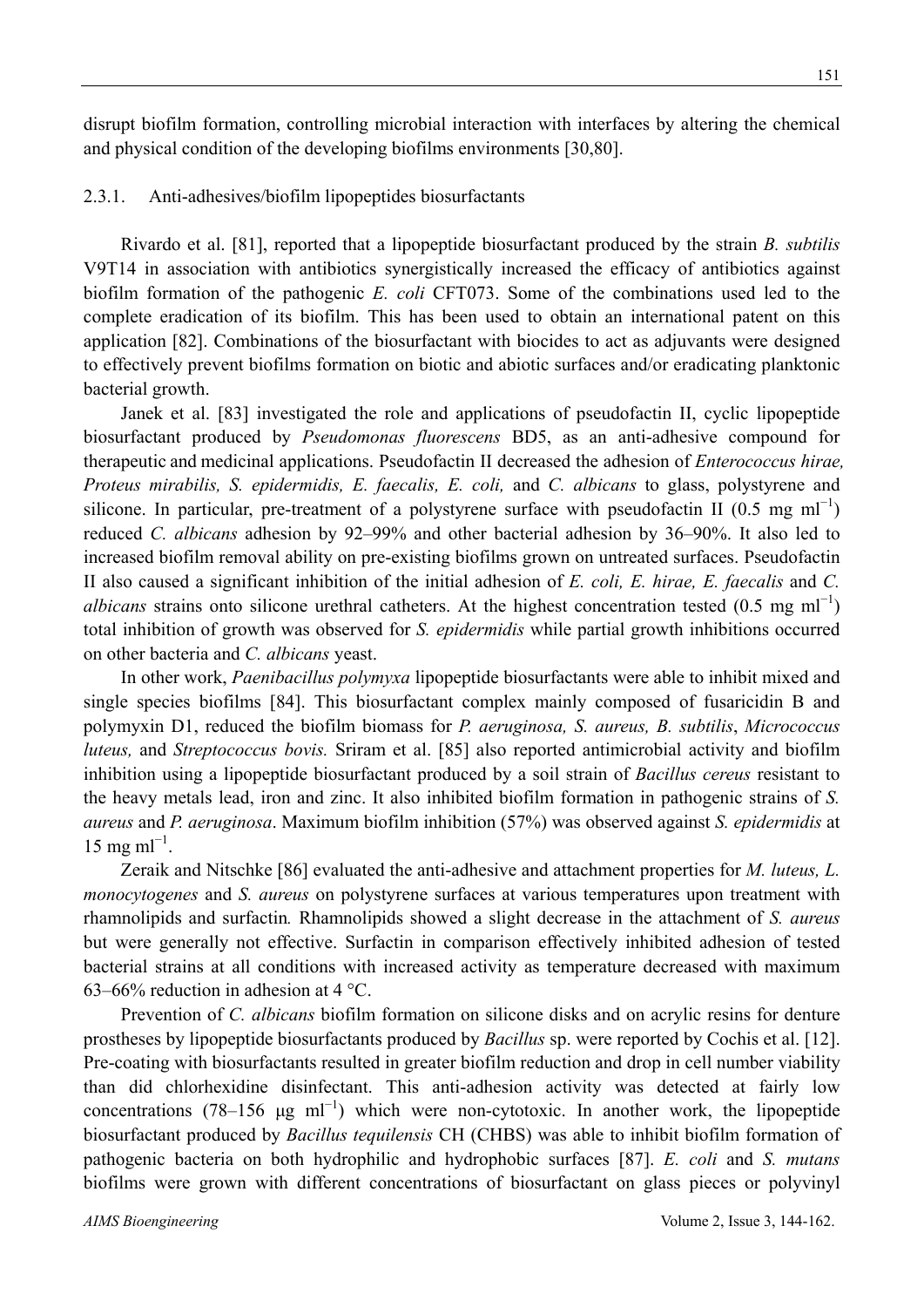chloride surfaces. Biofilms of *E. coli* and *S. mutans* were observed on the surfaces co-incubated with 0 and 25  $\mu$ g ml<sup>-1</sup> CHBS, whereas there was a complete absence of biofilm on the surfaces incubated with 50 and 75 μg ml<sup>-1</sup> CHBS. Interestingly, CHBS did not inhibit the growth of *E. coli* and *S. mutans* planktonic cells under all tested concentrations, demonstrating that CHBS was not a bactericidal agent but only contrasted bacterial adhesion to different surfaces [87].

Recent research at the author's laboratory reported on a biosurfactant produced by *Lactobacillus brevis* CV8LAC, which significantly reduced biofilm formation and adhesion of *C. albicans* on silicone elastomeric disks [88]. In particular, co-incubation with CV8LAC biosurfactant significantly reduced biofilm formation by about 90%, whereas pre-coating of silicone disks reduced fungal adhesion of about 60%. The growth of *C. albicans* in both sessile and planktonic form was not inhibited; suggesting that biosurfactant CV8LAC remarkably affected cell-surface interactions making the surface less supportive for microbial adhesion.

Recent unpublished results from our laboratory also showed a significant reduction of biofilm formation by bacterial pathogens on polystyrene coated with a lipopeptide biosurfactant obtained from an endophytic strain, genotypically identified as *Bacillus subtilis* (Figure 1A). In particular, biofilms of three *P. aeruginosa* strains were reduced in a range of about 70–90%, whereas biofilms of *E. coli* and *S. epidermidis* strains were inhibited of about 70%.

The same lipopeptide also showed the ability to significantly reduce biofilm formation for *C. albicans* on biosurfactant-coated silicone elastomeric disks (Figure 1B). Chemical analysis of the crude extract revealed the presence of two families of lipopeptides, principally surfactin and a lower percentage of fengycin.

#### 2.3.2. Anti-adhesives/biofilm glycolipid biosurfactants

Rhamnolipids and other surface-active plant oil extracts have recently been observed by some of the author's laboratories to have a significant role in the inhibition of complex biofilms and to act as adjuvants enhancing selected antibiotics microbial inhibitors [15]. In another study, a glycolipid biosurfactant from *P. aeruginosa* DSVP20 was evaluated for its ability to disrupt *C. albicans* biofilm. The treatment with the di-rhamnolipid (RL-2) at concentrations ranging from 0.04–5.0 mg ml<sup>-1</sup> significantly reduced *C. albicans* adhesion on polystyrene surfaces (PS) in a dose-dependent manner. Data showed a reduction of the number of adherent cells, after 2h of treatment, of about 50% with 0.16 mg ml<sup>-1</sup> RL-2, that gradually increased up to a complete inhibition of adherence at a concentration of 5 mg ml<sup>-1</sup>. Moreover, *C. albicans* biofilm on PS surface was disrupted up to 70% and 90% with RL-2 treatment at concentrations of 2.5 and 5.0 mg ml<sup>-1</sup>, respectively [89]. Also recently, Pradhan et al. [90] reported a new glycolipid obtained from *Lysinibacillus fusiformis* S9 with remarkable anti-biofilm activity against pathogenic *E. coli* and *S. mutans,* while not affecting microbial cell viability*.* In particular, the biosurfactant was able to completely contain the biofilms formation at a concentration of 40  $\mu$ g ml<sup>-1</sup>.

Recent unpublished data obtained at the author's laboratory investigating anti-biofilm activities of rhamnolipid biosurfactants against Gram-negative and Gram-positive pathogens on polystyrene are presented in Figure 2. The rhamnolipid extract, obtained from a *P. aeruginosa* isolated from cystic fibrosis patient (strain 89), was utilized at a concentration of 500  $\mu$ g ml<sup>-1</sup>.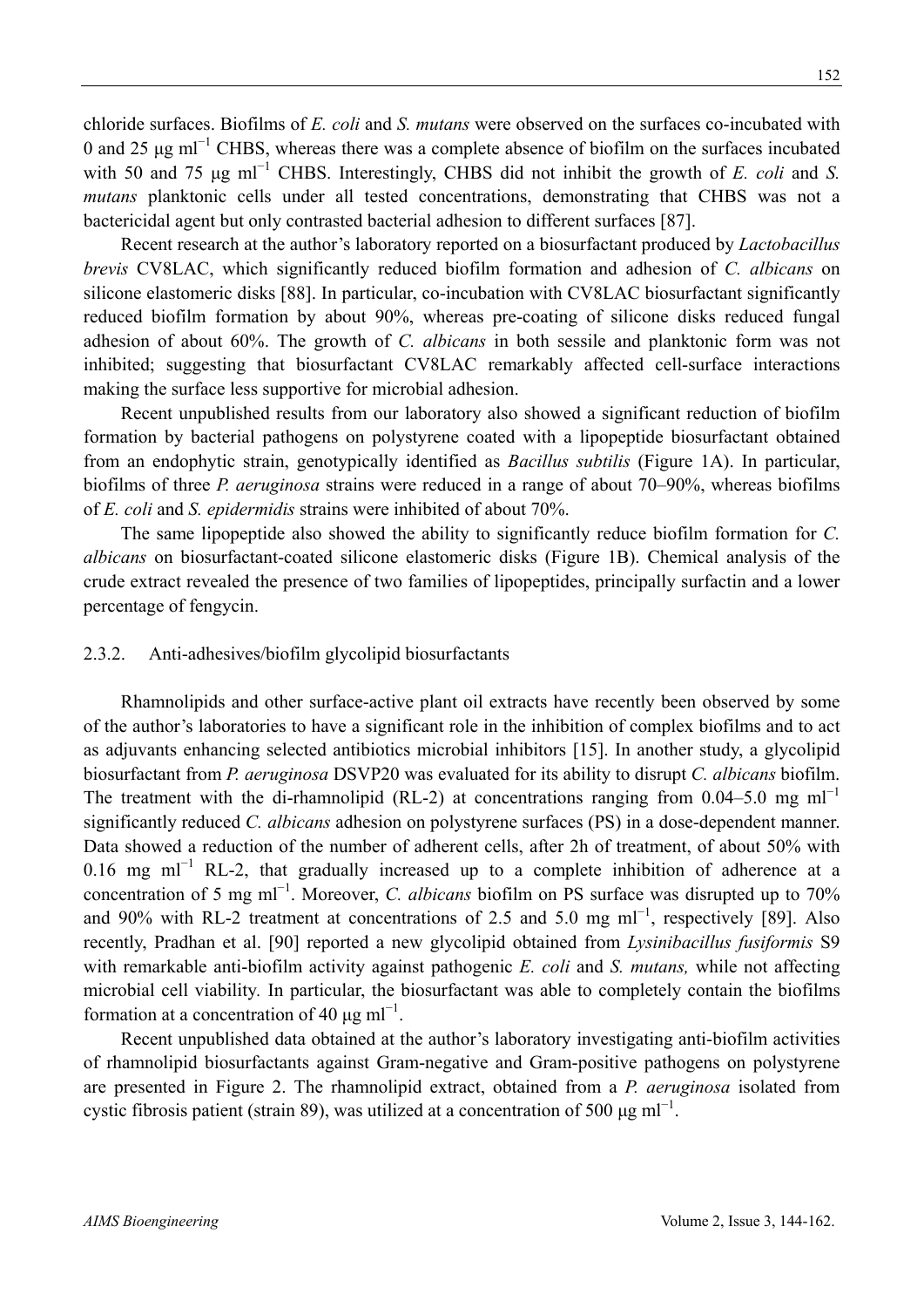

**Figure 1. Anti-adhesion activity of a lipopeptide biosurfactant (LpBS) against bacterial and fungal biofilm. (A) Bacterial biofilm reduction on polystyrene coated by a LpBS after 24 hours incubation. The assay was carried out in Calgary Biofilm Device [MBEC Minimum Biofilm Eradication Concentration] AssayTM, Innovotech, St. Edmonton, Canada] by means of MTT method. The asterisks [\*] indicate the level of statistical significance as determined by Student's t-test [\*\*\* p < 0.001]; (B)** *C. albicans* **biofilm reduction on silicone disks coated with a lipopeptide biosurfactant at 24, 48 and 72 hours of incubation.**

It was observed that rhamnolipid significantly reduced biofilm formation abilities of the Gram-positive *S. epidermidis* and the Gram-negative *E. coli* respectively of 75% and 82%. The observed reductions of three related *P. aeruginosa* strains were at average of 31%. It is known that rhamnolipids play an important role at different stages of *P. aeruginosa* biofilm development and that their effect is concentration-dependent. While low amounts of rhamnolipids increase initial adherence of cells to a surface and microcolonies formation, the presence of high concentrations in the medium (as in the case of the anti-adhesion assay), limits attachment of the cells and further microcolonies formation [91], most likely leading to a reduction of biofilm.

Additional chemical analyses are underway to identify the type rhamnolipids produced by *P.*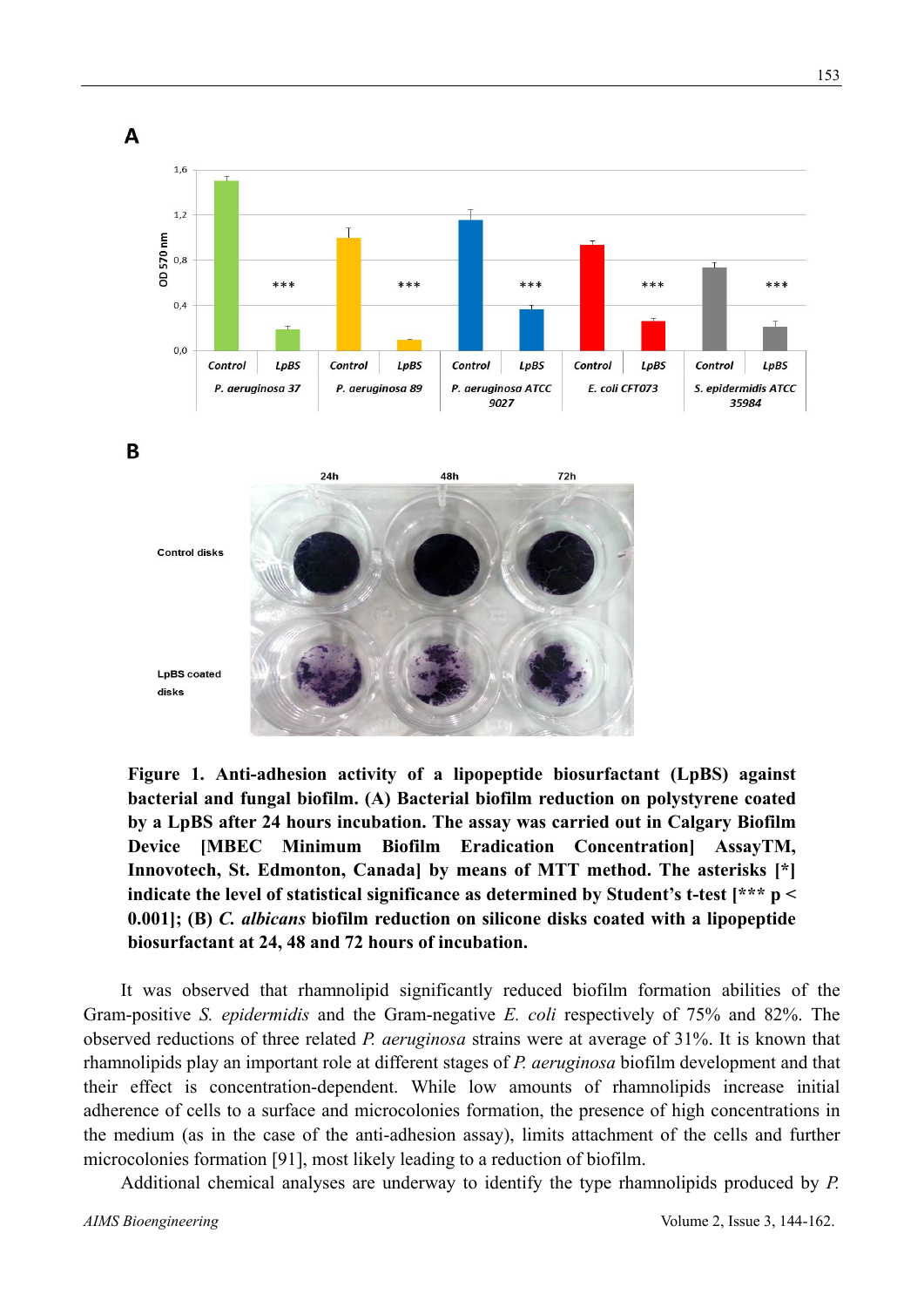*aeruginosa* 89 strain, however it most likely will be a mixture of the mono and di rhamnolipids with the 10 carbon fatty acids side chains typical of *P. aeruginosa* strain. The encouraging results obtained against biofilm producer strains make this biosurfactant a good candidate to prevent adhesion on plastic surfaces.

Padmapriya and Suganthi [92] have partially purified two biosurfactant produced by *C. tropicalis* and *C. albicans* and tested their anti-adhesive activity on different types of urinary and clinical pathogens. The results showed a reduction of adherent cells on the surface of urinary catheter pre-coated with biosurfactants and a higher activity of the biosurfactant synthesized by *C. tropicalis* in comparison with the biosurfactant synthesized by *C. albicans*.



**Figure 2. Bacterial biofilm reduction on polystyrene coated by a rhamnolipid biosurfactant (RhBS) after 24 hours incubation. The assay was carried out in Calgary Biofilm Device [MBEC Minimum Biofilm Eradication Concentration] AssayTM, Innovotech, St. Edmonton, Canada] by means of MTT method. The asterisks [\*] indicate the level of statistical significance as determined by Student's t-test [\* p < 0.05; \*\* p < 0.01].**

The effect of the *Lactobacillus acidophilus* DSM 20079 biosurfactant on adherence and on the expression level of the genes *gtf* B and *gtf* C in *S. mutans* biofilm cells was also analyzed by Tahmourespour et al. [93]. The *L. acidophilus* biosurfactant was able to interfere with the adhesion and biofilm formation of *S. mutans* to glass slide and led to shorter chains formation. Moreover, several properties of *S. mutans* cells (adhesion ability, biofilm formation, surface properties and gene expression) were altered as a result of treatment with *L. acidophilus* biosurfactant. A patent has been granted for *Lactobacillus* biosurfactants ability to inhibit bacterial pathogens attachment and colonization on medical devices particularly to prevent urogenital infection in mammals [94]. The anti-adhesive activity of a lipopeptide biosurfactant secreted by the probiotic strain *Propionibacterium freudenreichii* was analysed by Hajfarajollah et al. [95]. It showed a significant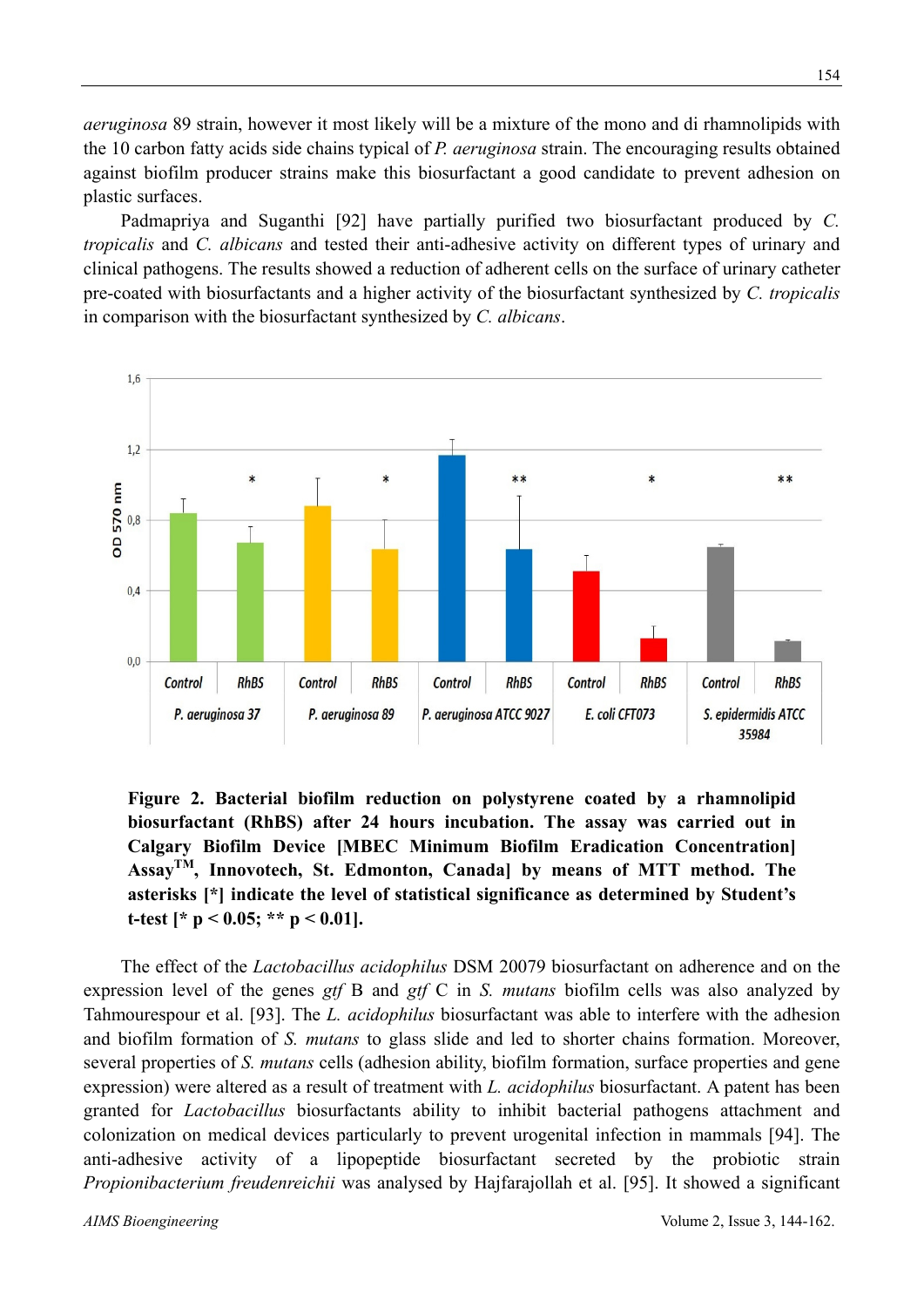anti-adhesive action against a wide range of pathogenic bacteria and fungi (*S. aureus, B. cereus, P. aeruginosa, E. coli*). The highest adhesion reduction was obtained for *P. aeruginosa* (67.1%) at the concentration of 40 mg ml-1, whereas lower activities were observed for *S. aureus* (32.3%), *B. cereus*  (39.1 %) and *E. coli* (47.7%), at the same concentration.

#### *2.4. Therapeutic and biotechnological applications*

Mannosylerythritol lipids (MELs), surfactin and trehalose lipids, all often reported as very powerful biosurfactant molecules, are known to have immunosuppressive and immunomodulating, anti-tumour and anti-inflammatory activity in addition to other properties such as cells stimulation and differentiation, cell-to-cell signalling, self-assembling, interaction with stratum corneum lipids, membrane perturbation and haemolytic activity [6]. Antitumor activities were described for surfactin by Cao et al. [96] and for other lipopeptides by Saini et al. [35]. Significant effects against tumour cell lines were also observed for serratamolide AT514, a cyclic depsipeptide from *Serratia marcescens* [97] and for glycolipids, in particular mannosylerythritol lipids (MELs) [98] and sophorolipid [99].

Surfactin also showed interesting anti-inflammatory activities due to its inhibitory properties on phospholipase A2, on the release of Interleukin (LK-6) and the overproduction of nitric oxide [100]. Park et al. [101] explored the mechanisms by which surfactin induced anti-inflammatory actions in relation to serious gum infection caused by *Porphyromonas gingivalis*. These authors also observed that surfactin significantly reduced the pro-inflammatory cytokines, including interleukin IL-6, IL-12 and IL-1β and tumour necrosis factor-α, through suppression of nuclear factor κB activity in *P. gingivalis.* The role of surfactin in the inhibition of the immunostimulatory functions of macrophages through blocking the NK-κB (nuclear factor kappa-light-chain-enhancer of activated B cells) and MAPK (mitogen-activated protein kinases) and Akt (serine/threonine kinase Akt, also known as protein kinase) cell signalling pathway suggests important immunosuppressive capabilities for this molecule [102].

Properties such as emulsification, foaming, detergency, and dispersion render biosurfactants curious molecules with several potential application in areas of drug delivery [103]. Rhamnolipids liposomes have been patented some time ago as drug and other molecules delivery system as microcapsules containing these drugs, proteins, nucleic acids and dyes and with an the ability to biomimetic biological membranes and acting as sensors for the detection of pH variations. Nguyen et al. [104] reported on using sophorolipids and rhamnolipids mixed with lecithins to prepare biocompatible micro-emulsions suitable for both cosmetic and drug delivery applications. Other biosurfactants such as fengycin and surfactin were also reported suitable as enhancers for the skin accumulation and transdermal penetration of antiviral drug acyclovir increasing its concentration in the epidermis by a factor of two [105].

Finally, biosurfactant mediated nanomaterial synthesis and/or stabilization has recently been emerging as a "green chemistry" clean, non-toxic and environmentally acceptable procedure [106]. Reddy et al. [107] successfully synthesized gold and silver nanoparticles by using surfactin from the bacterium *B. subtilis* while Singh et al. [108] synthesized a highly stable cadmium sulphide nanoparticles using surfactin from *B. amyloliquefaciens* KSU-109 and both sophorolipids and rhamnolipids were successfully used in the synthesis and stabilization of metal-bound nanoparticles. Palanisamy and Raichur [109] and Kumar et al. [110] synthesized spherical nickel oxide and silver nanoparticles using rhamnolipids as alternative surfactant through microemulsion technique and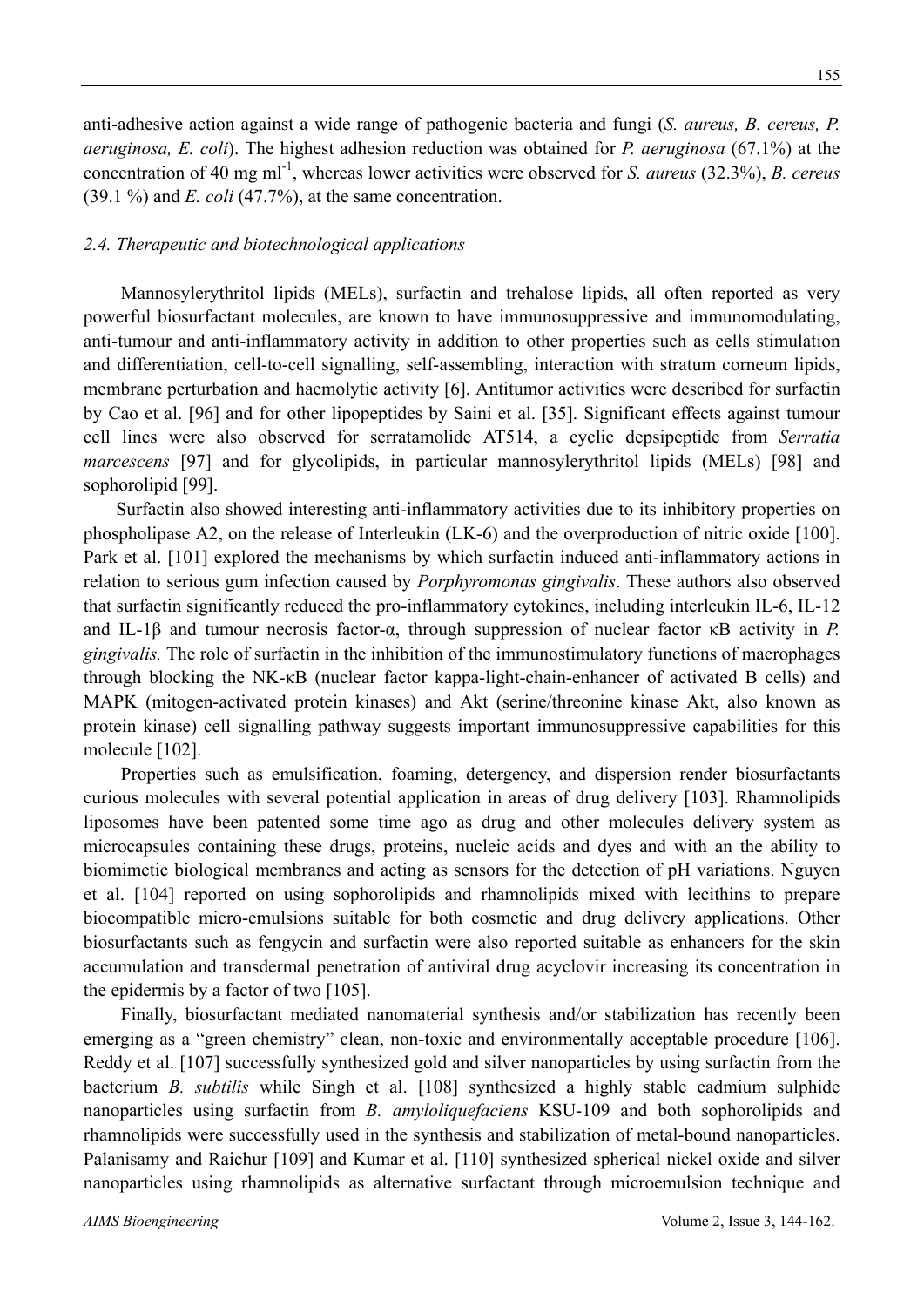reported antimicrobial activity with the silver nanoparticles. Sophorolipids were also successfully used to attach silver nanoparticles to polymer scaffolding and passing on antibacterial activity [111].

## **3. Conclusions**

Microbial biofilms are recalcitrant environments often providing shelter and protection to producing and inhabiting microbial flora. They also are mainly responsible for many persistent infections in clinical environments, the dissemination of airborne pathogens and the fouling of industrial surfaces in clinical, food and environmental settings. These problems are progressively challenged by the increase in resistant microbial biofilm populations and the scarcity of alternative eradication solutions. Biosurfactants represent a group of emerging surface-active agents which have inherent anti-microbial (bacterial, fungal and viral) properties and ability to act as anti-adhesive, disruptive and dispersant for such biofilm structures. Their uses either on their own or as adjuvants to other antimicrobial, chemotherapies may represent a possible way forward in tackling infections, biofilms formation and microbial proliferation in the future.

## **Conflict of Interest**

The authors report no conflicts of interest.

## **References**

- 1. Banat IM, Franzetti A, Gandolfi I, et al. (2010) Microbial biosurfactants production, applications and future potential. *Appl Microbiol Biotechnol* 87: 427–444.
- 2. Chen ML, Penfold J, Thomas R.K, et al. (2010) Mixing behaviour of the biosurfactant, rhamnolipid, with a conventional anionic surfactant, sodium dodecyl benzene sulfonate. *Langmuir* 26: 17958–17968.
- 3. Chen ML, Penfold J, Thomas RK, et al. (2010) Solution self-assembly and adsorption at the air−water interface of the monorhamnose and dirhamnose rhamnolipids and their mixtures. *Langmuir* 26: 18281–18292.
- 4. Fracchia L, Ceresa C, Franzetti A, et al. (2014) Industrial applications of biosurfactants, In: N. Kosaric, F.V. Sukan (Ed), *Biosurfactant—Production and Utilization—Processes, Technologies, and Economics*, Boca Raton: CRS Press—Taylor & Francis Group, 245–267.
- 5. Banat IM, Makkar RS, Cameotra SS (2000) Potential commercial applications of microbial surfactants. *Appl Microbiol Biotechnol* 53: 495–508.
- 6. Fracchia L, Cavallo M, Martinotti MG, et al. (2012) Biosurfactants and bioemulsifiers, biomedical and related applications-present status and future potentials, In: D.N. Ghista (Ed), *Biomedical Science, Engineering and Technology*, Rijeka: InTech, 325–370.
- 7. Ortiz A, Teruel JA, Espuny MJ, et al. (2009) Interactions of a bacterial biosurfactant trehalose lipid with phosphatidylserine membranes. *Chem Phys Lipids* 158: 46–53.
- 8. Sánchez M, Aranda FJ, Teruel JA, et al. (2010) Permeabilization of biological and artificial membranes by a bacterial dirhamnolipid produced by *Pseudomonas aeruginosa*. *J Colloid Interface Sci* 341: 240–247.
- 9. Sotirova AV, Spasova DI, Galabova DN, et al. (2008) Rhamnolipid biosurfactant permeabilizing effects on gram-positive and gram-negative bacterial strains. *Curr Microbiol* 56: 639–644.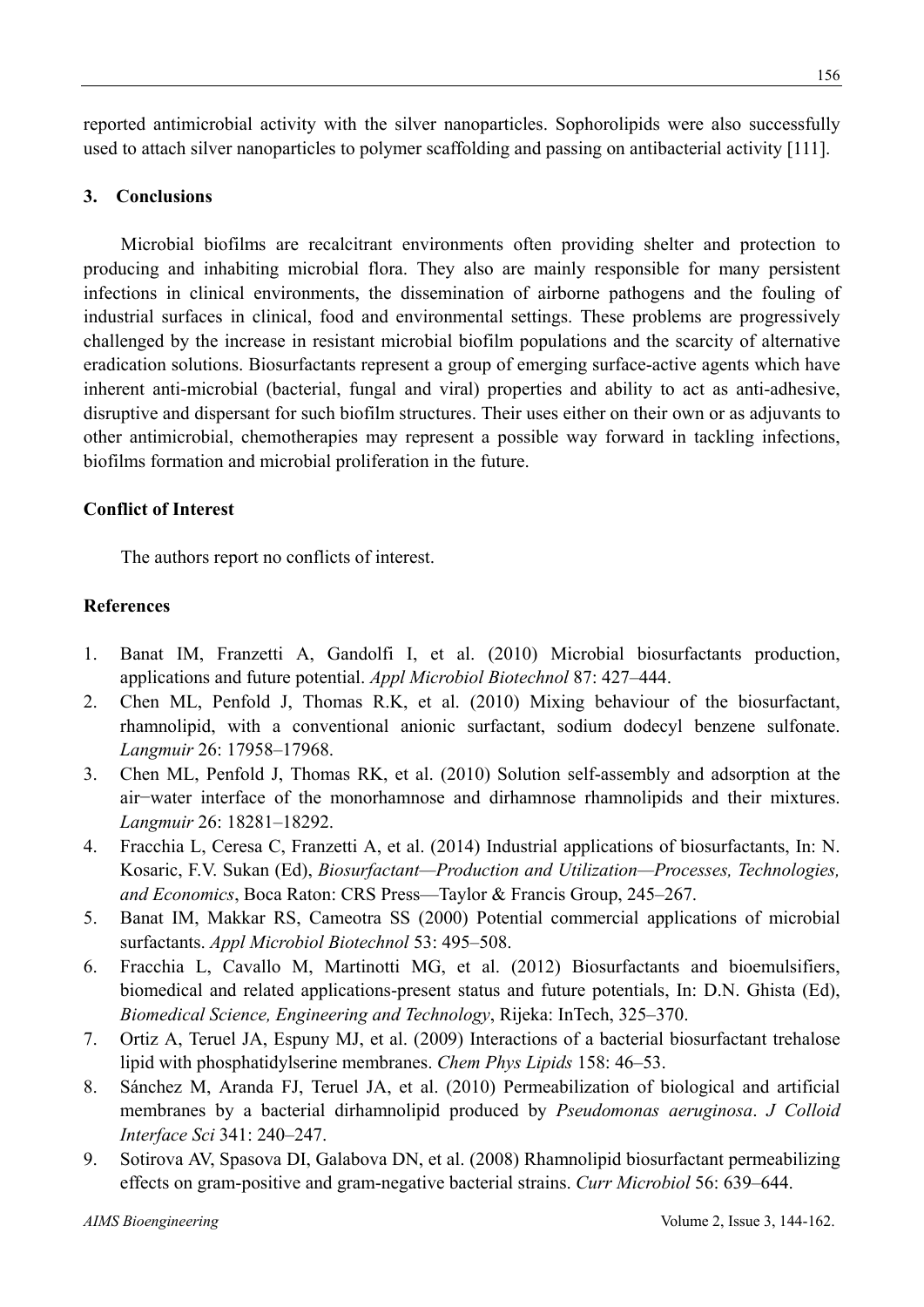- 10. Zaragoza A, Aranda FJ, Espuny MJ, et al. (2010) Hemolytic activity of a bacterial trehalose lipid biosurfactant produced by *Rhodococcus* sp., evidence for a colloid-osmotic mechanism. *Langmuir* 26: 8567–8572.
- 11. Banat IM, Rienzo MAD, Quinn GA (2014) Microbial biofilms, biosurfactants as antibiofilm agents. *Appl Microbiol Biotechnol* 98: 9915–9929.
- 12. Cochis A, Fracchia L, Martinotti MG, et al. (2012) Biosurfactants prevent in‐vitro *C. albicans* biofilm formation on resins and silicon materials for prosthetic devices. *Oral Surg Oral Med Oral Pathol Oral Radiol* 113: 755–761.
- 13. Muthusamy K, Gopalakrishnan S, Ravi TK, et al. (2008) Biosurfactants, properties, commercial production and application. *Curr Sci* 94: 736–747.
- 14. Bĕhal V (2006) Mode of action of microbial bioactive metabolites. *Folia Microbiol* 51: 359–369.
- 15. Quinn GA, Maloy AP, Banat MM, et al. (2013) A comparison of effects of broad-spectrum antibiotics and biosurfactants on established bacterial biofilms. *Curr Microbiol* 67: 614–623.
- 16. Rodrigues L, Banat IM, Teixeira J, et al. (2007) Strategies for the prevention of microbial biofilm formation on silicone rubber voice prostheses. *J Biomed Mater Res B Appl Biomater* 81B: 358–370.
- 17. Carrillo C, Teruel JA, Aranda FA, et al. (2003) Molecular mechanism of membrane permeabilization by the peptide antibiotic surfactin. *Biochem Biophys Acta* 1611: 91–97.
- 18. Deleu M, Paquot M, Nylander T (2008) Effect of fengycin, a lipopeptide produced by *Bacillus subtilis* on model biomembranes. *Biophys J* 94: 2667–2679.
- 19. Horn JN, Sengillo JD, Lin D, et al. (2012) Characterization of a potent antimicrobial lipopeptide via coarse-grained molecular dynamics. *Biochim Biophys Acta* 1818: 212–218.
- 20. Mandal SM, Barbosa AE, Franco OL (2013) Lipopeptides in microbial infection control, scope and reality for industry. *Biotechnol Adv* 31: 338–345.
- 21. Scott WR, Baek SB, Jung D, et al. (2007) NMR structural studies of the antibiotic lipopeptide daptomycin in DHPC micelles. *Biochim Biophys Acta* 1768: 3116–3126.
- 22. Mangoni ML, Shai Y (2011) Short native antimicrobial peptides and engineered ultrashort lipopeptides, similarities and differences in cell specificities and modes of action. *Cell Mol Life Sci* 68: 2267–2280.
- 23. Zaragoza A, Aranda FJ, Espuny MJ, et al. (2009) A mechanism of membrane permeabilization by a bacterial trehalose lipid biosurfactant produced by *Rhodococcus* sp. *Langmuir* 25: 7892–7898.
- 24. Cochrane SA, Vederas JC (2014) Lipopeptides from *Bacillus* and *Paenibacillus* spp.: A Gold Mine of Antibiotic Candidates. *Med Res Rev* DOI 10.1002/med.21321.
- 25. Soon RL, Velkov T, Chiu F, et al. (2011) Design, synthesis, and evaluation of a new fluorescent probe for measuring polymyxin lipopolysaccharide binding interactions. *Anal Biochem* 409: 273–283.
- 26. Velkov T, Thompson PE, Nation RL, et al. (2010) Structure-activity relationships of polymyxin antibiotics. *J Med Chem* 53: 1898–1916.
- 27. Maget-Dana R, Harnois I, Ptak M (1989) Interactions of the lipopeptide antifungal iturin A with lipids in mixed monolayers. *Biochim Biophys Acta* 981: 309–314.
- 28. Sotirova A, Spasova D, Vasileva-Tonkova E, et al. (2009) Effects of rhamnolipid-biosurfactant on cell surface of *Pseudomonas aeruginosa*. *Microbiol Res* 164: 297–303.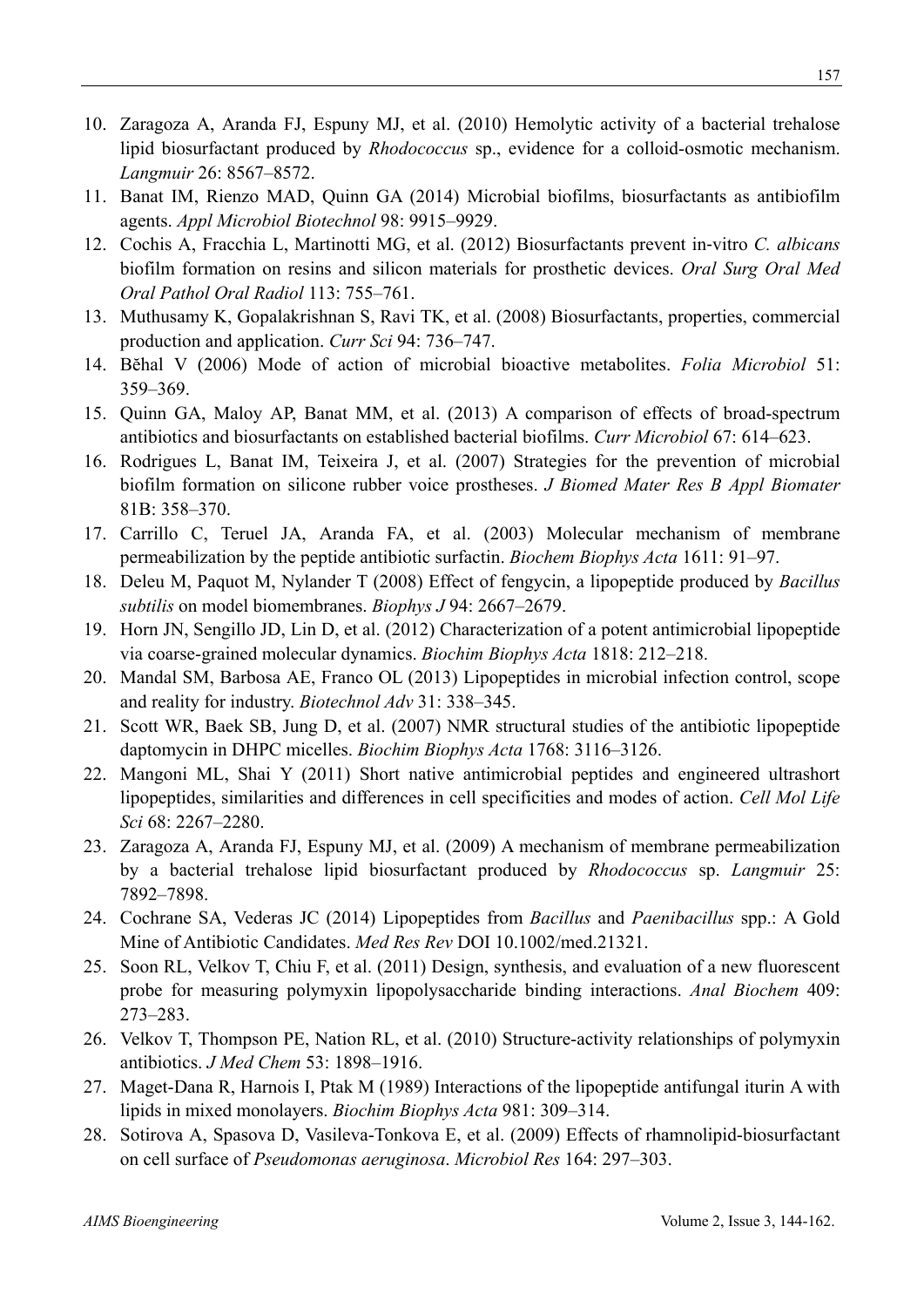- 29. Seung-Hak B, Sun XX, Lee YJ, et al. (2003) Mitigation of harmful algae blooms by sophorolipid. *J Microbiol Biotechnol* 13: 651–659.
- 30. Rodrigues L, van der Mei HC, Banat IM, et al. (2006) Inhibition of microbial adhesion to silicone rubber treated with biosurfactant from *Streptococcus thermophilus* A. *FEMS Immunol Med Microbiol* 46: 107–112.
- 31. Rodrigues LR, Banat IM, van der Mei HC, et al. (2006) Interference in adhesion of bacteria and yeasts isolated from explanted voice prostheses to silicone rubber by rhamnolipid biosurfactants. *J Appl Microbiol* 100: 470–480.
- 32. Vater J, Kablitz B, Wilde C, et al. (2002) Matrix-assisted laser desorption ionization time of flight mass spectrometry of lipopeptide biosurin whole cells and culture filtrates of *Bacillus subtilis* C-1 isolated from petroleum sludge. *Appl Environ Microbiol* 68: 6210–6219.
- 33. Baltz RH, Miao V, Wrigley SK (2005) Natural products to drugs, daptomycin and related lipopeptide antibiotics. *Nat Prod Rep* 22: 717–741.
- 34. Landman D, Georgescu C, Martin DA, et al. (2008) Polymyxins revisited. *Clin Microbiol Rev* 21: 449–465.
- 35. Saini HS, Barragán-Huerta BE, Lebrón-Paler A, et al. (2008) Efficient purification of the biosurfactant viscosin from *Pseudomonas libanensis* strain M9-3 and its physicochemical and biological properties. *J Nat Prod* 71: 1011–1015.
- 36. Benincasa M, Abalos A, Oliveira I, et al. (2004) Chemical structure, surface properties and biological activities of the biosurfactant produced by *Pseudomonas aeruginosa* LBI from soapstock. *Antonie Van Leeuwenhoek* 85: 1–8.
- 37. De Rienzo MAD, Banat IM, Dolman B, et al. (2015) Sophorolipid biosurfactants, antibacterial activities and characteristics. *New Biotechnol* DOI: 10.1016/j.nbt.2015.02.009.
- 38. Kim K, Yoo D, Kim Y, et al. (2002) Characteristics sophorolipid as an antimicrobial agent. *J Microbiol Biotechnol* 12: 235–241.
- 39. Kitamoto D, Yanagishita H, Shinbo T, et al. (1993) Surface active properties and antimicrobial activities of mannosylerythritol lipids as biosurfactants produced by *Candida antarctica*. *J Biotechnol* 29: 91–96.
- 40. Ghribi D, Abdelkefi-Mesrati L, Mnif I, et al. (2012) Investigation of antimicrobial activity and statistical optimization of *Bacillus subtilis* SPB1 biosurfactant production in solid-state fermentation. *J Biomed Biotechnol* DOI: 10.1155/2012/373682.
- 41. Ding R, Wu XC, Qian CD, et al. (2011) Isolation and identification of lipopeptide antibiotics from *Paenibacillus elgii* B69 with inhibitory activity against methicillin-resistant *Staphylococcus aureus. J Microbiol* 49: 942–949.
- 42. Tabbene O, Kalai L, Ben Slimene I, et al. (2011) Anti-candida effect of bacillomycin D-like lipopeptides from *Bacillus subtilis* B38. *FEMS Microbiol Lett* 316: 108–114.
- 43. Gomaa EZ (2013) Antimicrobial activity of a biosurfactant produced by *Bacillus licheniformis* strain M104 grown on whey. *Braz Arch Biol Technol* 56: 259–268.
- 44. Song B, Rong Y-J, Zhao M-X, et al. (2013) Antifungal activity of the lipopeptides produced by *Bacillus amyloliquefaciens* anti-CA against *Candida albicans* isolated from clinic. *Appl Microbiol Biotechnol* 97: 7141–7150.
- 45. Sharma D, Mandal SM, Manhas RK (2014) Purification and characterization of a novel lipopeptide from *Streptomyces amritsarensis* sp. nov. active against methicillin-resistant *Staphylococcus aureus. AMB Express* 4: 50–58.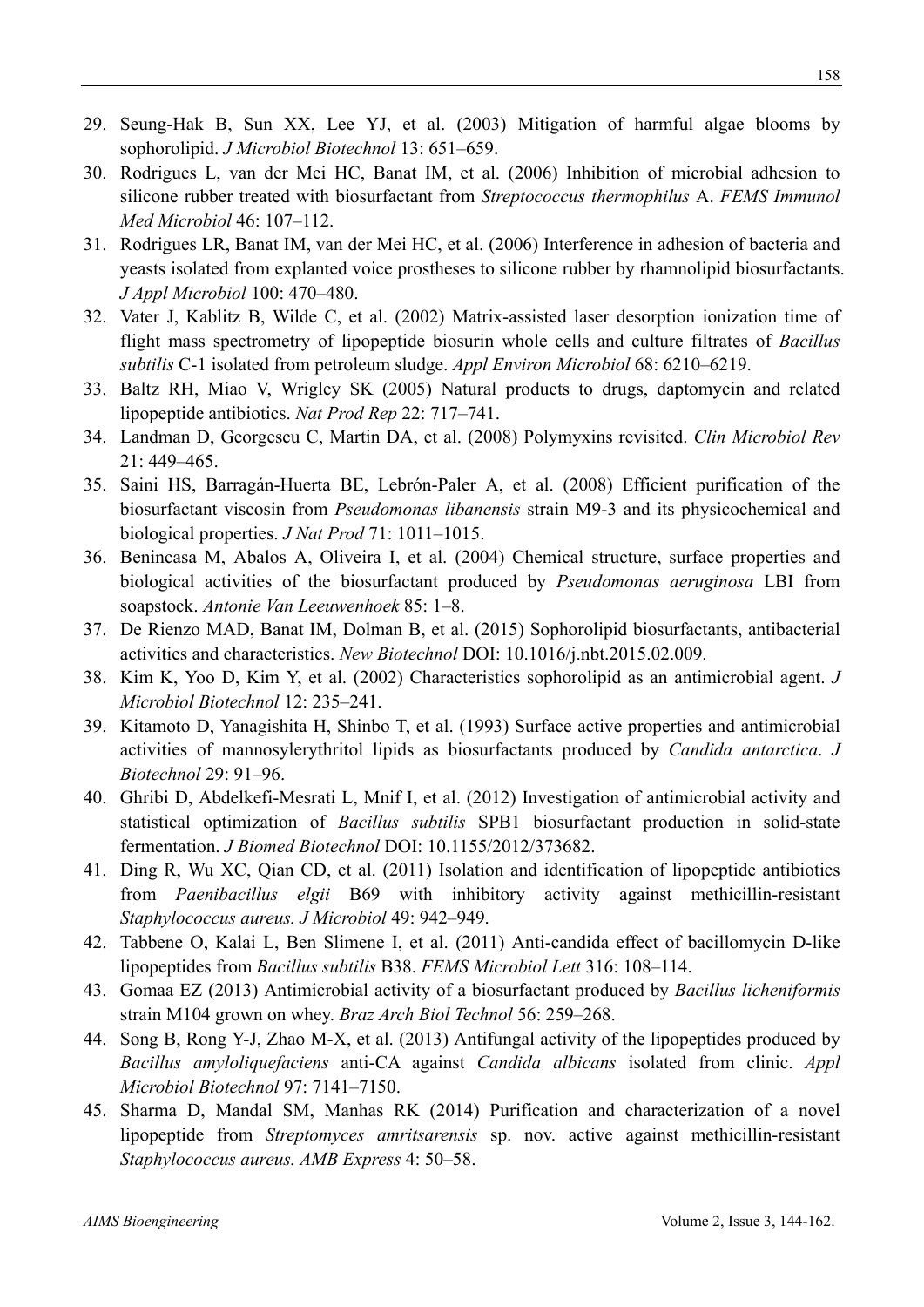- 46. Liang TW, Wu CC, Cheng WT, et al. (2014) Exopolysaccharides and antimicrobial biosurfactants produced by *Paenibacillus macerans* TKU029. *Appl Biochem Biotechnol* 172: 933–950.
- 47. Wasserman HH, Keggi JJ, Mckeon JE (1962) The structure of serratamolide. *J Am Chem Soc* 84: 2978–2982.
- 48. Escobar-Diaz E, Lopez-Martin EM, Hernandez del Cerro M, et al. (2005) AT514, a cyclic depsipeptide from *Serratia marcescens*, induces apoptosis of B-chronic lymphocytic leukemia cells: interference with the Akt/NF-kappaB survival pathway. Leukemia 19: 572–579.
- 49. Tomas RP, Ramoneda BM, Lledo EG, et al. (2005) Use of cyclic depsipeptide as a chemotherapeutic agent against cancer. Patent Number: EP1553080.
- 50. Strobel GA, Morrison SL, Cassella M (2005) Protecting plants from oomycete pathogens by treatment with compositions containing serratamolide and oocydin a from *Serratia marcescens*. Patent Number: US2003049230-A1; US6926892-B2.
- 51. Kadouri DE, Shanks RM (2013) Identification of a methicillin-resistant *Shaphylococcus aureus* inhibitory compound isolated from *Serratia marcescens*. *Res Microbiol* 164: 821–826.
- 52. Samadi N, Abadian N, Ahmadkhaniha R, et al. (2012) Structural characterization and surface activities of biogenic rhamnolipid surfactants from *Pseudomonas aeruginosa* isolate MN1 and synergistic effects against methicillin-resistant *Staphylococcus aureus*. *Folia Microbiol* 57: 501–508.
- 53. Magalhães L, Nitschke M (2013) Antimicrobial activity of rhamnolipids against *Listeria monocytogenes* and their synergistic interaction with nisin. *Food Control* 29: 138–142.
- 54. Luna JM, Rufino RD, Campos-Takaki GM, et al. (2012) Properties of the biosurfactant produced by *Candida sphaerica* cultivated in low-cost substrates. *Chem Eng Trans* 27: 67–72.
- 55. Rufino RD, Luna JM, Sarubbo LA, et al. (2011) Antimicrobial and anti-adhesive potential of a biosurfactant Rufisan produced by *Candida lipolytica* UCP 0988. *Colloids Surf B* 84: 1–5.
- 56. Joshi-Navare K, Prabhune A. (2013) A Biosurfactant-Sophorolipid Acts in Synergy with Antibiotics to Enhance Their Efficiency. *BioMed Research Int* DOI: 10.1155/2013/512495.
- 57. Donio MBS, Ronica FA, Viji VT, et al. (2013) *Halomonas* sp. BS4, A biosurfactant producing halophilic bacterium isolated from solar salt works in India and their biomedical importance. Springer Plus 2: 149–159.
- 58. Ngai AL, Bourque MR, Lupinacci RJ, et al. (2011) Overview of safety experience with caspofungin in clinical trials conducted over the first 15 years, A brief report. *Int J Antimicrob Ag* 38: 540–544.
- 59. Emiroglu M (2011) Micafungin use in children. *Expert Rev Anti-Infect Ther* 9: 821–834.
- 60. George J, Reboli AC (2012) Anidulafungin, When and how? The clinician's view. *Mycoses* 55: 36–44.
- 61. Robbel L, Marahiel MA (2010) Daptomycin, a bacterial lipopeptide synthesized by a nonribosomal machinery. *J Biol Chem* 285: 27501–27508.
- 62. Tally FP, Zeckel M, Wasilewski MM, et al. (1999) Daptomycin, A novel agent for Gram-positive infections. *Expert Opin Inv Drug* 8: 1223–1238.
- 63. Wagner C, Graninger W, Presterl E, et al. (2006) The echinocandins, Comparison of their pharmacokinetics, pharmacodynamics and clinical applications. *Pharmacology* 78: 161–177.
- 64. Denning DW (2002) Echinocandins, A new class of antifungal. *J Antimicrob Chemoth* 49: 889–891.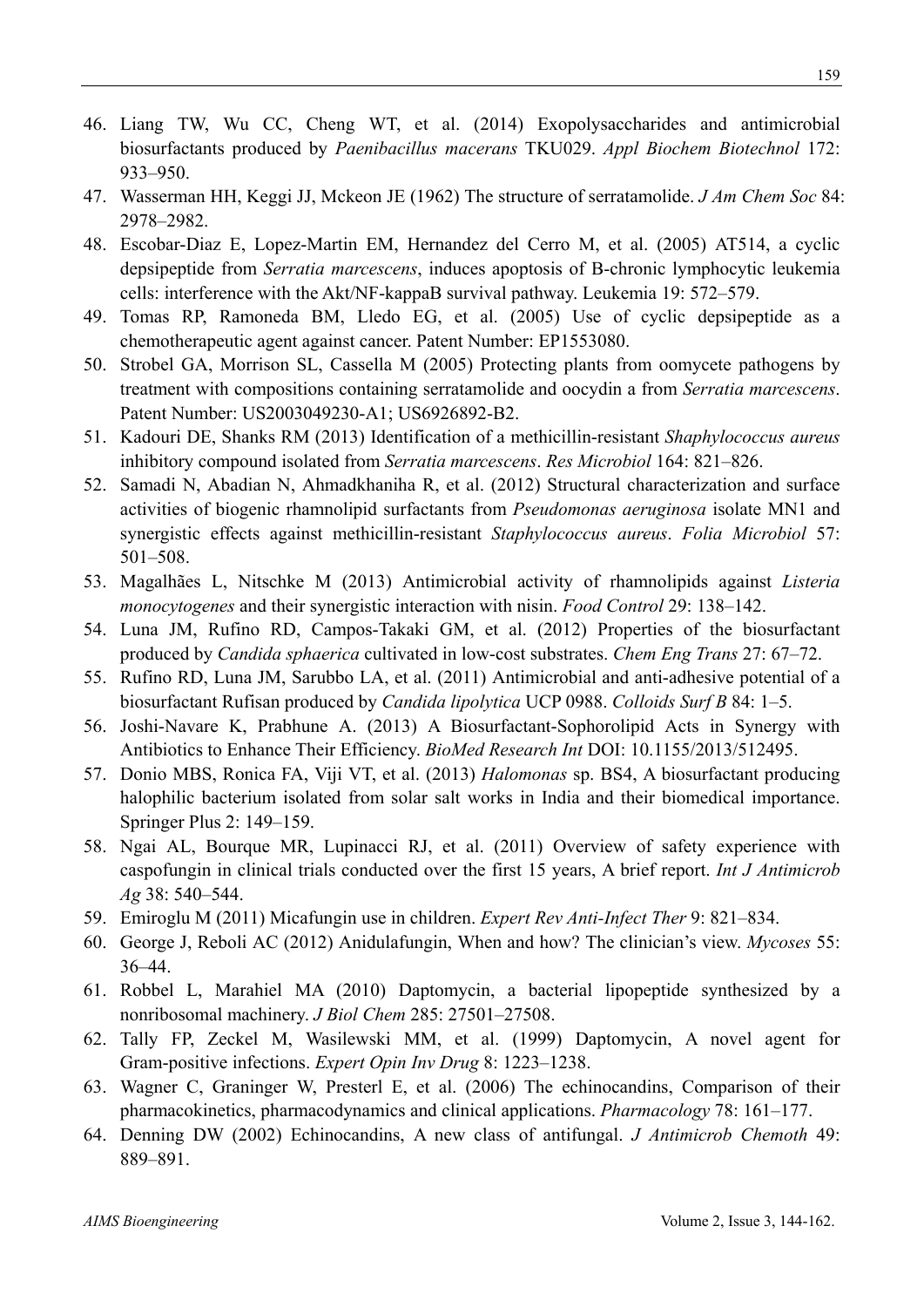- 65. Hill J, Parr I, Morytko M, et al. (2008) Lipopeptides as antibacterial agents. US Patent US7335725 B2, February 26.
- 66. Burke T, Chandrasekhar B, Knight M (1999) Analogues of viscosin and uses thereof. United States Patent US5965524, October 12.
- 67. Seydlová G, Svobodová J (2008) Review of surfactin chemical properties and the potential biomedical applications. *Cent Eur J Med* 3: 123–133.
- 68. Huang X, Lu Z, Zhao H, et al. (2006) Antiviral activity of antimicrobial lipopeptide from *Bacillus subtilis* fmbj against pseudorabies virus, porcine parvovirus, newcastle disease virus and infectious bursal disease virus in vitro. *Int J Pept Res Ther* 12: 373–377.
- 69. Shah V, Doncel GF, Seyoum T, et al. (2005) Sophorolipids, microbial glycolipids with anti-human immunodeficiency virus and sperm-immobilizing activities. *Antimicrob Agents Chemother* 49: 4093–4100.
- 70. Remichkova M, Galabova D, Roeva I, et al. (2008) Anti-herpesvirus activities of *Pseudomonas* sp. S-17 rhamnolipid and its complex with alginate. *Z Naturforsch C* 63: 75–81.
- 71. Donlan RM, Costerton JW (2002) Biofilms, survival mechanisms of clinically relevant microorganisms. *Clin Microbiol Rev* 15: 167–193.
- 72. Kurtz S, Ong K, Lau E, et al. (2007) Projections of primary and revision hip and knee arthroplasty in the United States from 2005 to 2030. *J Bone Joint Surg Am* 89: 780–785.
- 73. Hamilton H, Jamieson J (2008) Deep infection in total hip arthroplasty. *Can J Surg* 51: 111–117.
- 74. Francolini I, Donelli G (2010) Prevention and control of biofilm-based medical-device-related infections, *FEMS Immunol Med Microbiol* 59: 227–238.
- 75. Pinto S, Alves P, Matos CM, et al. (2010) Poly(dimethyl siloxane) surface modification by low pressure plasma to improve its characteristics towards biomedical applications. *Colloids Surf B* 81: 20–26.
- 76. Makamba H, Kim JH, Lim K, et al. (2003) Surface modification of poly(dimethyl siloxane microchannels. *Electrophoresis* 24: 3607–3619.
- 77. Vasilev K, Cook J, Griesser HJ (2009) Antibacterial surfaces for biomedical devices. *Expert. Rev Med Devices* 6: 553–567.
- 78. de Sainte Claire P (2009) Degradation of PEO in the Solid State, A Theoretical Kinetic Model. *Macromolecules* 42: 3469–3482.
- 79. Hegstad K, Langsrud S, Lunestad BT, et al. (2010) Does the wide use of quaternary ammonium compounds enhance the selection and spread of antimicrobial resistance and thus threaten our health? *Microb Drug Resist* 16: 91–104.
- 80. Kiran GS, Sabarathnam B, Selvin J (2010) Biofilm disruption potential of a glycolipid biosurfactant from marine *Brevibacterium casei*. *FEMS Immunol Med Microbiol* 59: 432–8.
- 81. Rivardo F, Martinotti MG, Turner RJ, et al. (2011) Synergistic effect of lipopeptide biosurfactant with antibiotics against *Escherichia coli* CFT073 biofilm. *Int J Antimicrob Ag* 37: 324–331.
- 82. Ceri H, Turner R, Martinotti MG, et al. (2010) Biosurfactant composition produced by a new *Bacillus licheniformis* strain, uses and products thereof. World Patent WO2010067345A1.
- 83. Janek T, Łukaszewicz M, Krasowska A (2012) Antiadhesive activity of the biosurfactant pseudofactin II secreted by the Arctic bacterium *Pseudomonas fluorescens* BD5. *BMC Microbiology* DOI: 10.1186/1471-2180-12-24
- 84. Quinn GA, Maloy AP, McClean S, et al. (2012) Lipopeptide biosurfactants from *Paenibacillus polymyxa* inhibits single and mixed species biofilms. *Biofouling* 8: 1151–1156.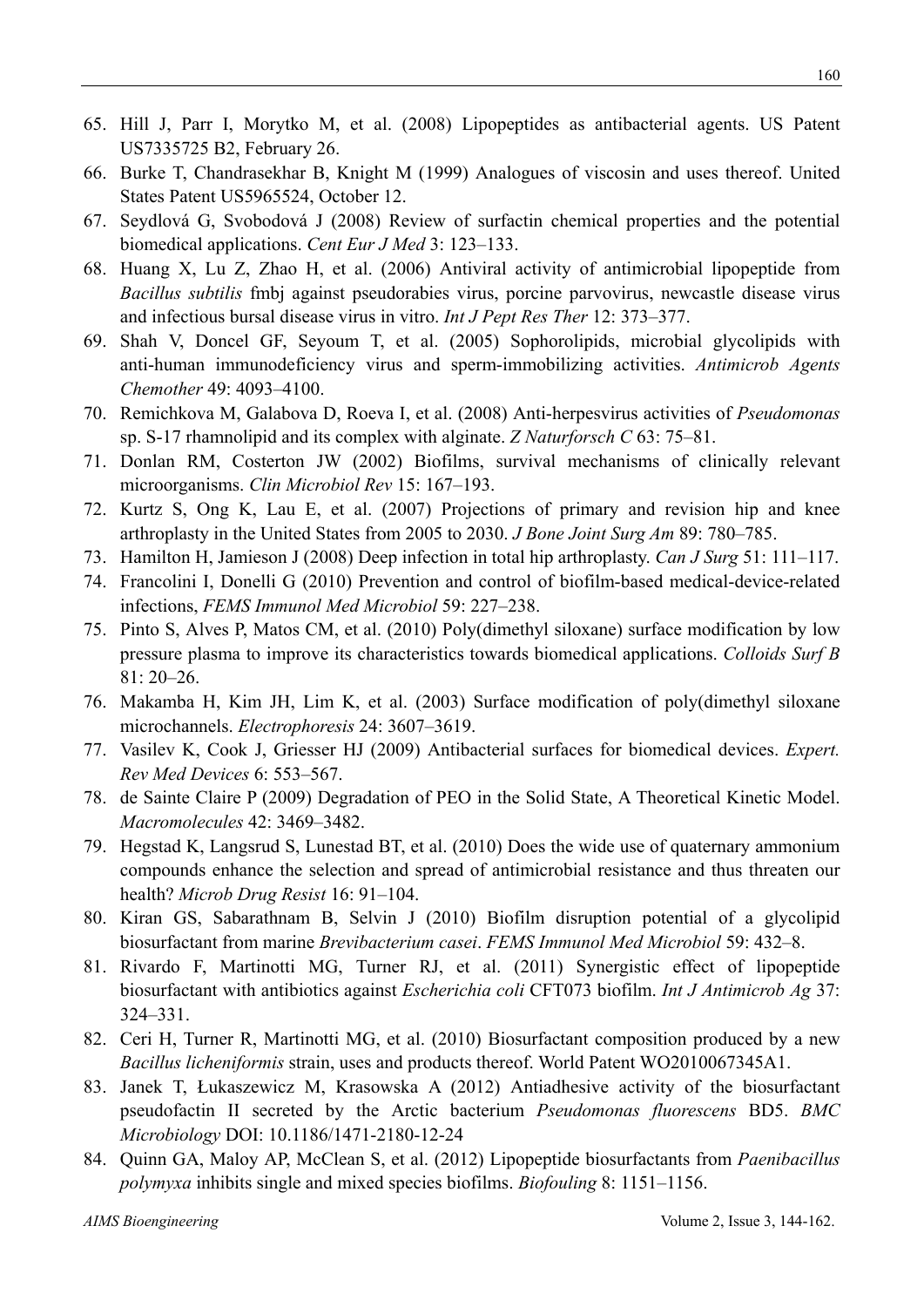- 85. Sriram MI, Kalishwaralal K, Deepak V, et al. (2011) Biofilm inhibition and antimicrobial action of lipopeptide biosurfactant produced by heavy metal tolerant strain *Bacillus cereus* NK1. *Colloids Surf B* 85: 174–181.
- 86. Zeraik AE, Nitschke M (2010) Biosurfactants as agents to reduce adhesion of pathogenic bacteria to polystyrene surfaces, effect of temperature and hydrophobicity. *Curr Microbiol* 61: 554–559.
- 87. Pradhan AK, Pradhan N, Mall G, et al. (2013) Application of lipopeptide biosurfactant isolated from a halophile, *Bacillus tequilensis* CH for inhibition of biofilm. *Appl Biochem Biotechnol* 171: 1362–1375
- 88. Ceresa C, Tessarolo F, Caola I, et al. (2015) Inhibition of *Candida albicans* adhesion on medical-grade silicone by a *Lactobacillus*-derived biosurfactant. *J Appl Microbiol* 18:1116–1125.
- 89. Singh N, Pemmaraju SC, Pruthi PA, et al. (2013) *Candida* biofilm disrupting ability of di-rhamnolipid (RL-2) produced from *Pseudomonas aeruginosa* DSVP20. *Appl Biochem Biotechnol* 169: 2374–2391.
- 90. Pradhan AK, Pradhan N, Sukla LB, et al. (2014) Inhibition of pathogenic bacterial biofilm by biosurfactant produced by *Lysinibacillus fusiformis* S9. *Bioprocess Biosyst Eng* 37: 139–149.
- 91. Nickzad A, Deziel E (2014) The involvement of rhamnolipids in microbial cell adhesion and biofilm development- an approach for control? *Lett Appl Microbiol* 58: 447–453.
- 92. Padmapriya B, Suganthi S (2013) Antimicrobial and anti adhesive activity of purified biosurfactants produced by *Candida* species. *Middle-East J Sci Res* 14: 1359–1369.
- 93. Tahmourespour A, Salehi R, Kermanshahi RK (2011) *Lactobacillus acidophilus*-derived biosurfactant effect on gtfB and gtfC expression level in *Streptococcus mutans* biofilm cells. *Braz J Microbiol* 42: 330–339.
- 94. Bruce AW, Busscher HJ, Reid G, et al. (2000) *Lactobacillus* therapies, U.S. Patent US6051552A.
- 95. Hajfarajollah H, Mokhtarani B, Noghabi KA (2014) Newly antibacterial and antiadhesive lipopeptide biosurfactant secreted by a probiotic strain, *Propionibacterium freudenreichii*. *Appl Biochem Biotechnol* 174: 2725–2740.
- 96. Cao XH, Wang AH, Wang CL, et al. (2010) Surfactin induces apoptosis in human breast cancer MCF-7 cells through a ROS/JNK-mediated mitochondrial/caspase pathway. *Chem Biol Interact* 183: 357–362.
- 97. Escobar-Díaz E, López-Martín EM, Hernández del Cerro M, et al. (2005) AT514, a cyclic depsipeptide from *Serratia marcescens*, induces apoptosis of B-chronic lymphocytic leukemia cells, interference with the Akt/NF-kappaB survival pathway. *Leukemia* 19: 572–579.
- 98. Kitamoto D, Isoda H, Nakahara T (2002) Functions and potential applications of glycolipid biosurfactants-from energy-saving materials to gene delivery carriers. *J Biosci Bioeng* 94: 187–201.
- 99. Chen J, Song X, Zhang H, et al. (2006) Sophorolipid produced from the new yeast strain *Wickerhamiella domercqiae* induces apoptosis in H7402 human liver cancer cells. *Appl Microbiol Biotechnol* 72: 52–59
- 100. Tang JS, Zhao F, Gao H, et al. (2010) Characterization and online detection of surfactin isomers based on HPLC-MS analyses and their inhibitory effects on the overproduction of nitric oxide and the release of TNF-α and IL-6 in LPS-induced macrophages. *Mar Drugs* 8: 2605–2618.